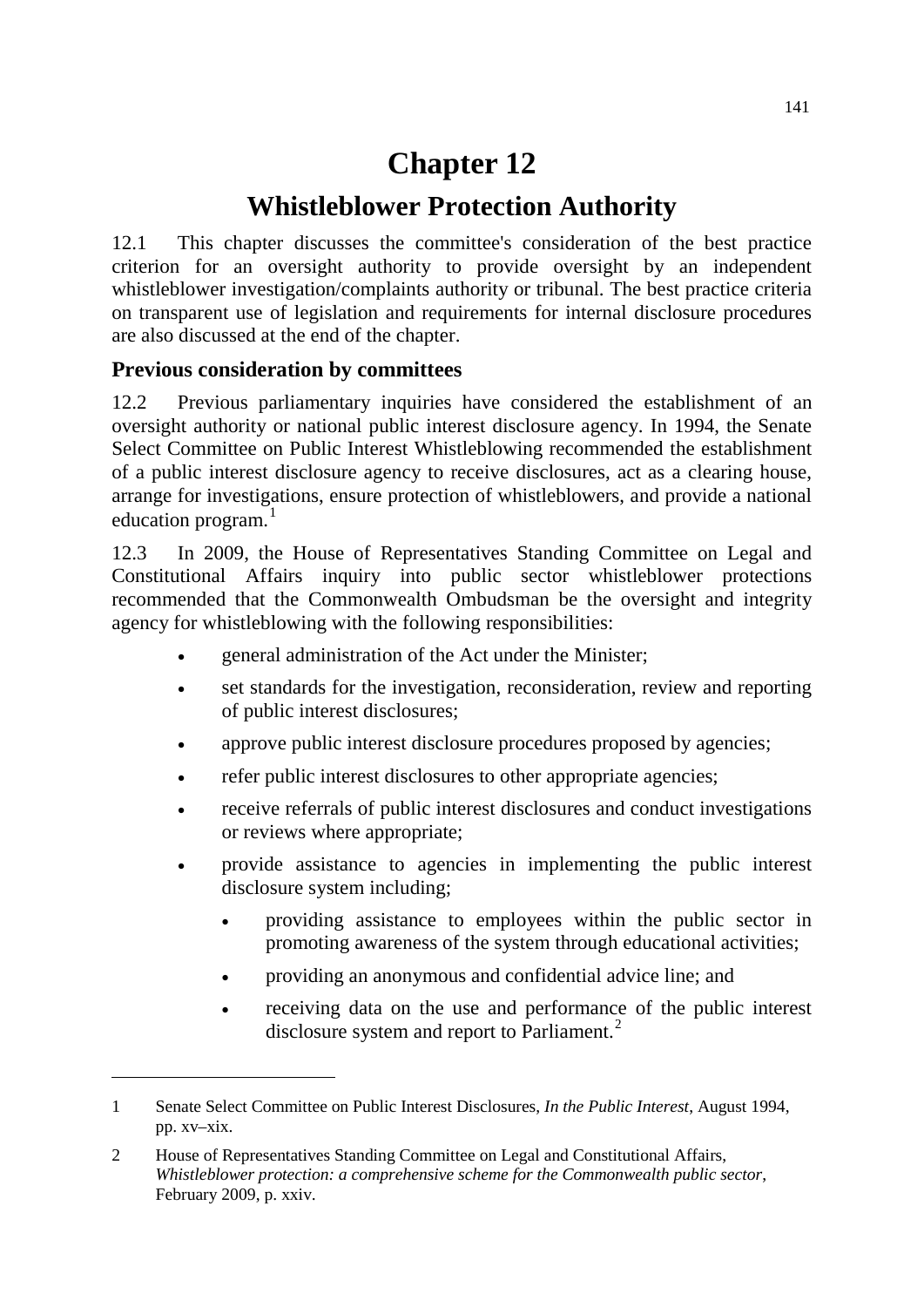## **Current arrangements**

## *Public sector*

12.4 The PID Act sets out the functions of the Ombudsman in relation to public interest disclosures, including:

- acting as an investigative agency and authorised internal recipient under the PID Act;
- investigating disclosures under the PID Act or using separate powers under the *Ombudsman Act 1976*;
- assisting principal officers, authorised officers, public officials and former public officials in relation to the operation of the PID Act;
- conducting educational and awareness programs relating to the PID Act for agencies, public officials and former public officials;
- assisting the Inspector-General of Intelligence and Security in relation to the performance of its function under the PID Act;
- determining standards relating to:
	- procedures for dealing with disclosures;
	- the conduct of investigations and the preparation of investigation reports;
	- reporting on the operation of the PID Act within agencies;
- receiving notices from agencies relating to the allocation of disclosures and decisions not to investigate disclosures;
- approving extensions for time limits of investigations and informing the discloser; and
- preparation of an annual report.<sup>[3](#page-1-0)</sup>

12.5 In addition, the way a disclosure is allocated or investigated, or the allocation or investigation decision, may be the subject of a complaint under the *Ombudsman Act 1976.*[4](#page-1-1) In addition the Ombudsman may also investigate actions using its own motion powers.[5](#page-1-2)

## *Private sector*

-

12.6 In the private sector there is no agency performing the equivalent independent functions that the Ombudsman performs for the public sector. However, some of the functions are required of agencies such as approving extensions to time limits by the ROC and annual reporting on investigations. $\delta$ 

<span id="page-1-0"></span><sup>3</sup> PID Act, sections 8, 34, 44, 49, 50A, 52, 58, 62, 73, 76.

<span id="page-1-1"></span><sup>4</sup> *Ombudsman Act 1976*, sections 5, 5A.

<span id="page-1-2"></span><sup>5</sup> *Ombudsman Act 1976*, subsection 5(1)b.

<span id="page-1-3"></span><sup>6</sup> FWRO Act, sections 337CB, 329FC.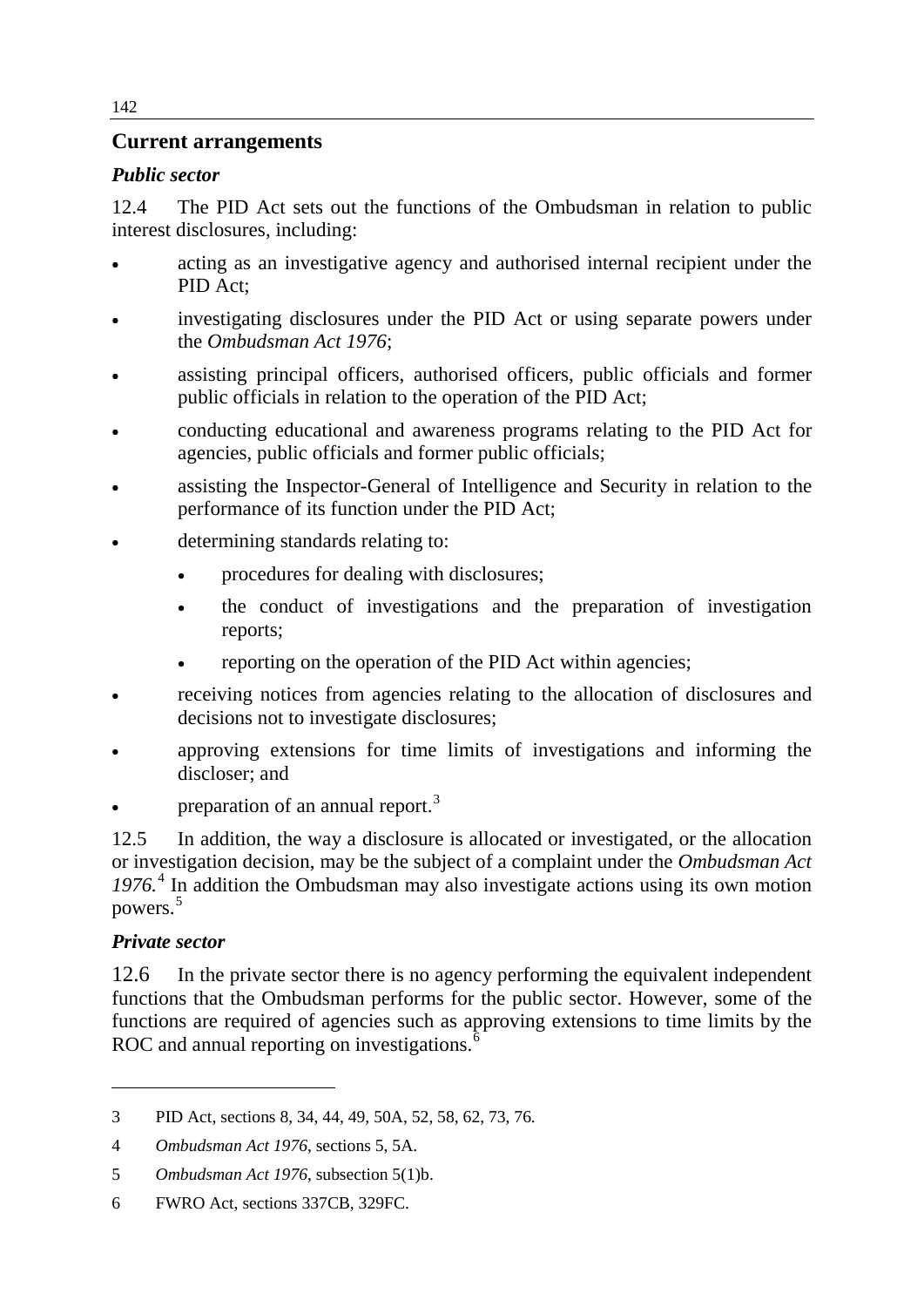## **Evidence received by the committee**

### *Oversight body*

-

12.7 This section sets out the evidence put to the committee in support of the creation of an independent oversight agency. However, different witnesses emphasised different aspects of what they considered to be the key role and functions of an oversight agency.

12.8 Mr John Price, ASIC Commissioner, recommended that any new whistleblowing regime should be supported by an independent oversight agency.<sup>[7](#page-2-0)</sup> GIA recommended that there be a stand-alone office of the whistleblower to be the advocate for whistleblowers.<sup>[8](#page-2-1)</sup>

12.9 Ms Rani John, Partner, DLA Piper was also of the view that creating an independent whistleblower agency would remove a potential conflict of interest that might arise if a regulator that had carriage of a matter disclosed by a whistleblower was also given the responsibility of being a whistleblower oversight agency.<sup>[9](#page-2-2)</sup>

12.10 Similarly, Ms Eva Scheerlinck, Chief Executive Officer, AIST, also saw the benefit in having a whistleblower agency that was separate from existing regulators, as well as having an agency with a name that is recognisable in the community.<sup>[10](#page-2-3)</sup>

12.11 The IBACC argued that there should be an independent agency established, or a statutory office created, with clear statutory rights and powers to act on behalf of whistleblowers. The IBACC further suggested that there should be one independent agency, not separate bodies or commissions focusing on discrete sectors or industries.<sup>[11](#page-2-4)</sup> The IBACC suggested that such a body needs to be properly funded and resourced, to act as the clearing house for whistleblower complaints and to act as applicant in any court proceedings. $12$ 

12.12 Dr Vivienne Brand and Dr Sulette Lombard supported the notion of a centralised whistleblowing clearing-house to remove the challenges faced by potential whistleblowers in determining to whom, how and when they should blow the whistle.

<span id="page-2-0"></span><sup>7</sup> Mr John Price, Commissioner, Australian Securities and Investments Commission, *Committee Hansard*, 27 April 2017, p. 60.

<span id="page-2-1"></span><sup>8</sup> Ms Maureen McGrath, Chair, Legislation Review Committee, Governance Institute of Australia, *Committee Hansard*, 28 April 2017, p. 25.

<span id="page-2-2"></span><sup>9</sup> Ms Rani John, Partner, DLA Piper Australia, *Committee Hansard*, 27 April 2017, pp. 12–13.

<span id="page-2-3"></span><sup>10</sup> Ms Eva Scheerlinck, Chief Executive Officer, Australian Institute of Superannuation Trustees, *Committee Hansard*, 27 April 2017, p. 24.

<span id="page-2-4"></span><sup>11</sup> International Bar Association Anti-Corruption Committee, *Answers to questions on notice,*  11 April 2017, (received 18 May 2017).

<span id="page-2-5"></span><sup>12</sup> International Bar Association Anti-Corruption Committee, *Answers to questions on notice,*  11 April 2017, (received 18 May 2017).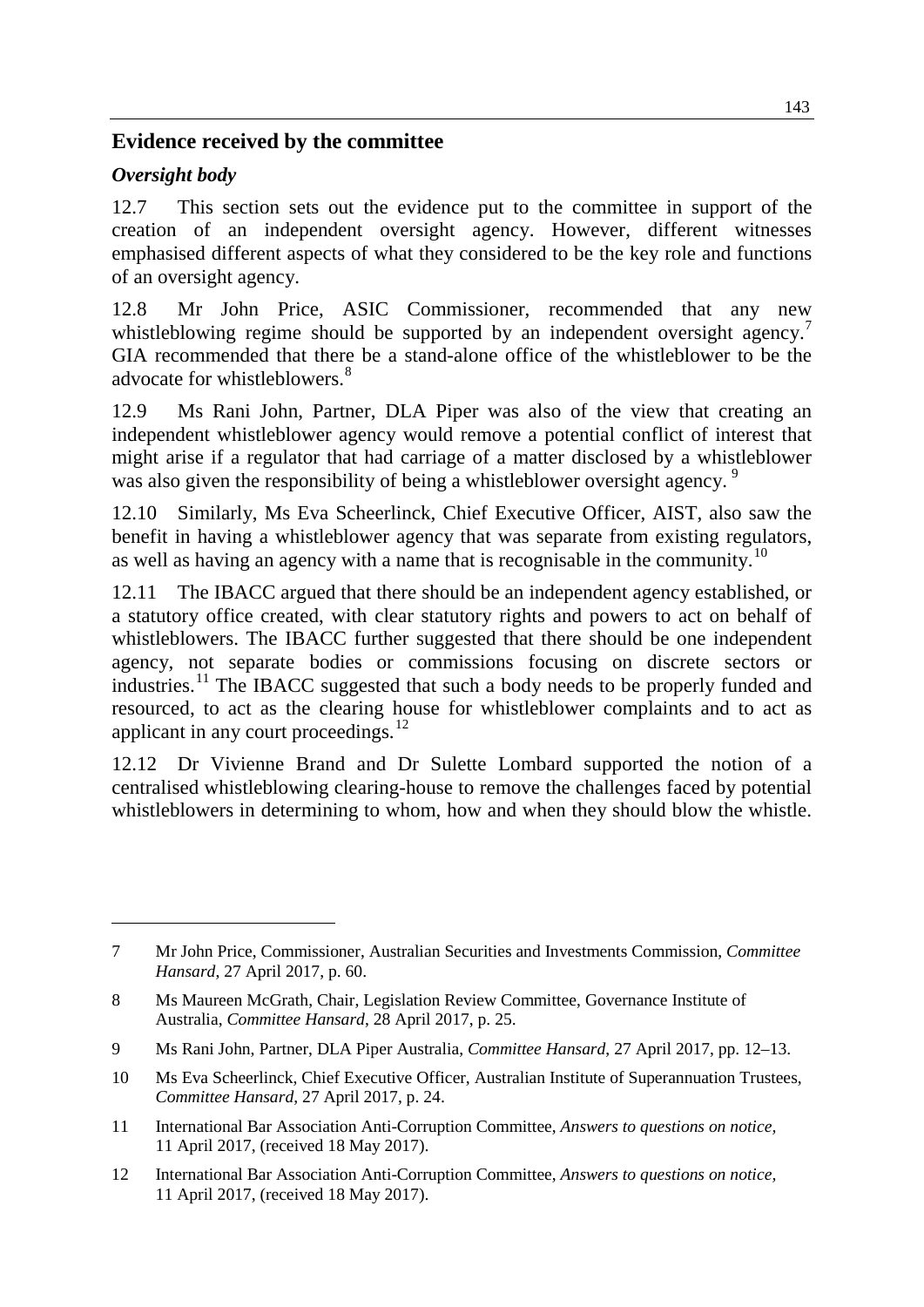Such an office could provide a central information and advocacy service for whistleblowers in addition to sectoral whistleblowing regulators.<sup>[13](#page-3-0)</sup>

12.13 Ms John from DLA Piper supported the idea of a whistleblower agency to act as a clearing house, deal with vexation claims, and handle other functions:

I think some people have talked about a 'clearing house' idea, and I see some utility in that sort of structure, particularly if it is looked at as being a place where whistleblowers go regardless of the subject matter of the allegations that they are making…It could be an agency that offers initial advice…that supports whistleblowers should they need to bring action in the event that they are facing some sort of victimisation or retaliation. But the 'clearing house' idea, which is helping the whistleblower or serving as the agency that then directs that allegation to the appropriate agency—or sends it in the appropriate direction—which relieves the whistleblower of the burden of trying to legally characterise the nature of the wrongdoing that they think that they have encountered, is, I think, a useful idea.<sup>[14](#page-3-1)</sup>

12.14 The ACTU was of the view that a central agency with a corruption prevention focus would be the ideal body to which disclosures could be made.[15](#page-3-2)

12.15 Ms Eva Scheerlinck indicated that the AIST would consider supporting the creation of a national anticorruption body or a specific body with the responsibility of looking at whistleblower disclosures. She argued that such a body would provide the incentives and trust that is necessary for potential whistleblowers to make disclosures.<sup>[16](#page-3-3)</sup>

12.16 Mr Matthew Chesher informed the committee that the MEAA supported the establishment of a statutory office or a public interest disclosure panel with broadbased membership to investigate whistleblower claims, as whistleblowers do not presently have an advocate and a body that they can trust.<sup>[17](#page-3-4)</sup>

12.17 Mr Jordan Thomas informed the committee that the confidence that the public has in the relevant enforcement agency determines how frequently they will use it, because if people do not believe the organisation will aggressively investigate and prosecute the tip, they will not expose themselves to that risk.<sup>[18](#page-3-5)</sup>

<span id="page-3-0"></span><sup>13</sup> Dr Vivienne Brand and Dr Sulette Lombard, *Answers to questions on notice*, 27 April 2017, (received 18 May 2017).

<span id="page-3-1"></span><sup>14</sup> Ms Rani John, Partner, DLA Piper Australia, *Committee Hansard,* 27 April 2017, pp. 10–11.

<span id="page-3-2"></span><sup>15</sup> Mr Trevor Clarke, Director, Industrial and Legal, Australian Council of Trade Unions, *Committee Hansard*, 27 April 2017, p. 16.

<span id="page-3-3"></span><sup>16</sup> Ms Eva Scheerlinck, Chief Executive Officer, Australian Institute of Superannuation Trustees, *Committee Hansard*, 27 April 2017, p. 21.

<span id="page-3-4"></span><sup>17</sup> Mr Matthew Chesher, Director Legal and Policy, Media, Entertainment & Arts Alliance, *Committee Hansard*, 27 April 2017, p. 26.

<span id="page-3-5"></span><sup>18</sup> Mr Jordan Thomas, Private Capacity, *Committee Hansard,* 28 April 2017, p. 5.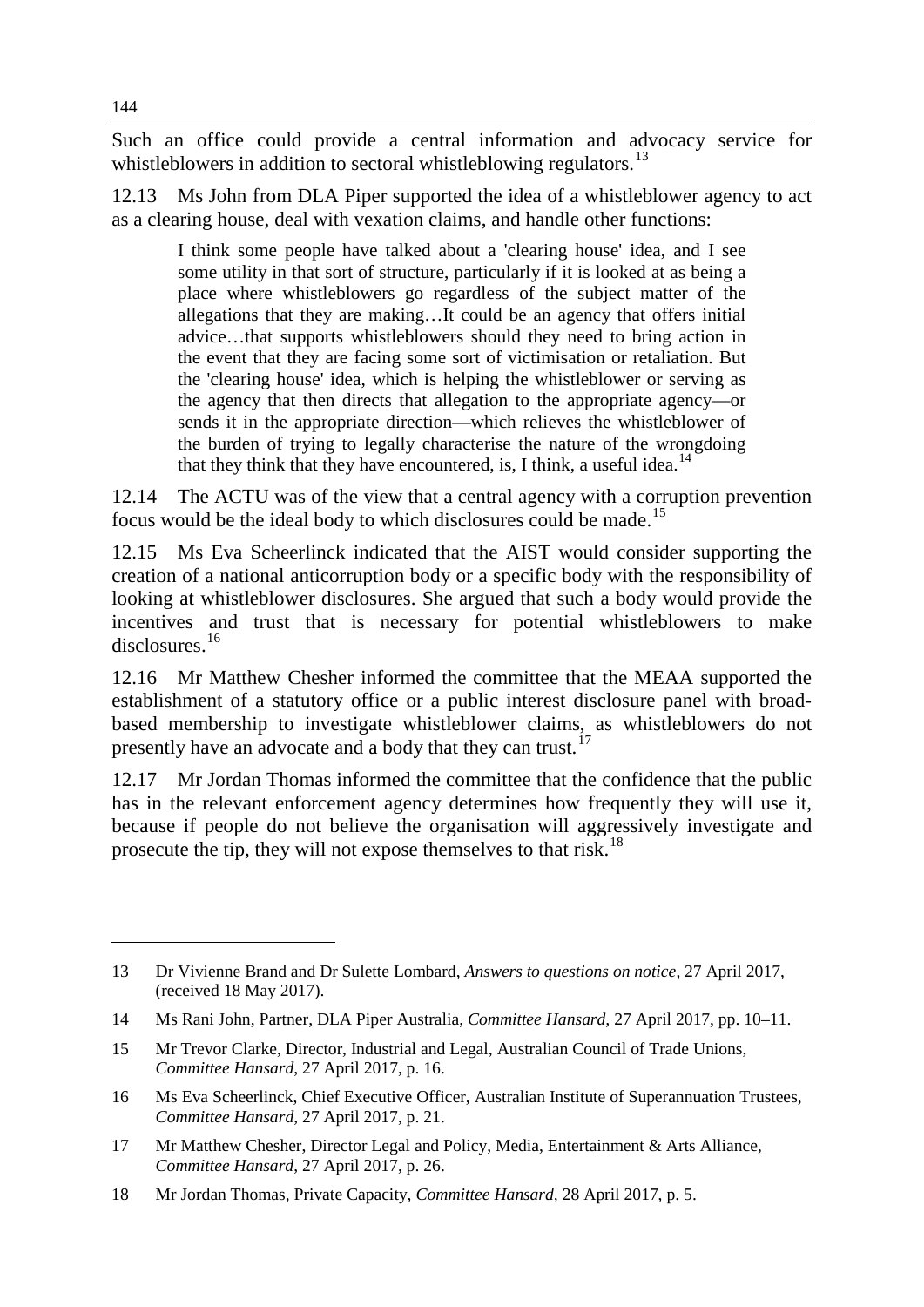12.18 Mr Thomas also drew the committee's attention to some examples in the US in which enforcement action had been taken in relation to reprisals against a whistleblower. The first case involved the sacking of a whistleblower:

The Commission [SEC] brought a first-of-its-kind enforcement action in September 2016, when it brought a stand-alone whistleblower retaliation case against casino-gaming company, International Game Technology (IGT). The company agreed to pay a half million dollar penalty for firing an employee with several years of positive performance reviews because the employee had reported to senior management and the SEC that the company's financial statements might be distorted. As this case demonstrates, strong enforcement of the anti-retaliation protections is a critical component of the SEC's whistleblower program.<sup>[19](#page-4-0)</sup>

12.19 The second case involved a company trying to prevent an employee from blowing the whistle by threatening them with a large financial penalty:

In September 2016, the Commission [SEC] filed an action against Anheuser-Busch InBev SA/NV, in which the company agreed to settle charges that it violated Exchange Act Rule 21F-17(a), among other violations, by entering into a separation agreement that stopped an employee from continuing to voluntarily communicate with the SEC due to a substantial financial penalty that would be imposed for violating strict non-disclosure terms. As this case demonstrates, companies simply cannot impede their employees' ability to report wrongdoing to the agency through threats of financial punishment. $^{20}$  $^{20}$  $^{20}$ 

12.20 Ms Julia Angrisano explained that the FSU supports the creation of an independent statutory body empowered to receive, investigate and determine all matters relating to whistleblower disclosure and protections because the FSU does not have confidence in the current internal whistleblowing regimes within the finance industry. She argued that the ability for employees to lodge their disclosures with an independent external party will encourage more employees to report unethical and unlawful behaviours. $<sup>2</sup>$ </sup>

12.21 Transparency International argued that the task of oversighting effective whistleblower protection in the corporate and not-for-profit sectors is sufficiently specialised and that it is difficult that no existing agency is well placed to undertake the key oversight and implementation roles. Nevertheless, Transparency International recognised that any new whistleblower protection agency would need to be 'well integrated with existing avenues for employment remedies' such as Fair Work

<span id="page-4-0"></span><sup>19</sup> Mr Jordan Thomas, *Submission 70,* Exhibit D, US Securities and Exchange Commission, *2016 Annual Report to Congress on the Dodd-Frank Whistleblower Program*, p. 2.

<span id="page-4-1"></span><sup>20</sup> Mr Jordan Thomas, *Submission 70,* Exhibit D, US Securities and Exchange Commission, *2016 Annual Report to Congress on the Dodd-Frank Whistleblower Program*, p. 2.

<span id="page-4-2"></span><sup>21</sup> Ms Julia Angrisano, National Secretary, Finance Sector Union of Australia, *Committee Hansard*, 28 April 2017, p. 9.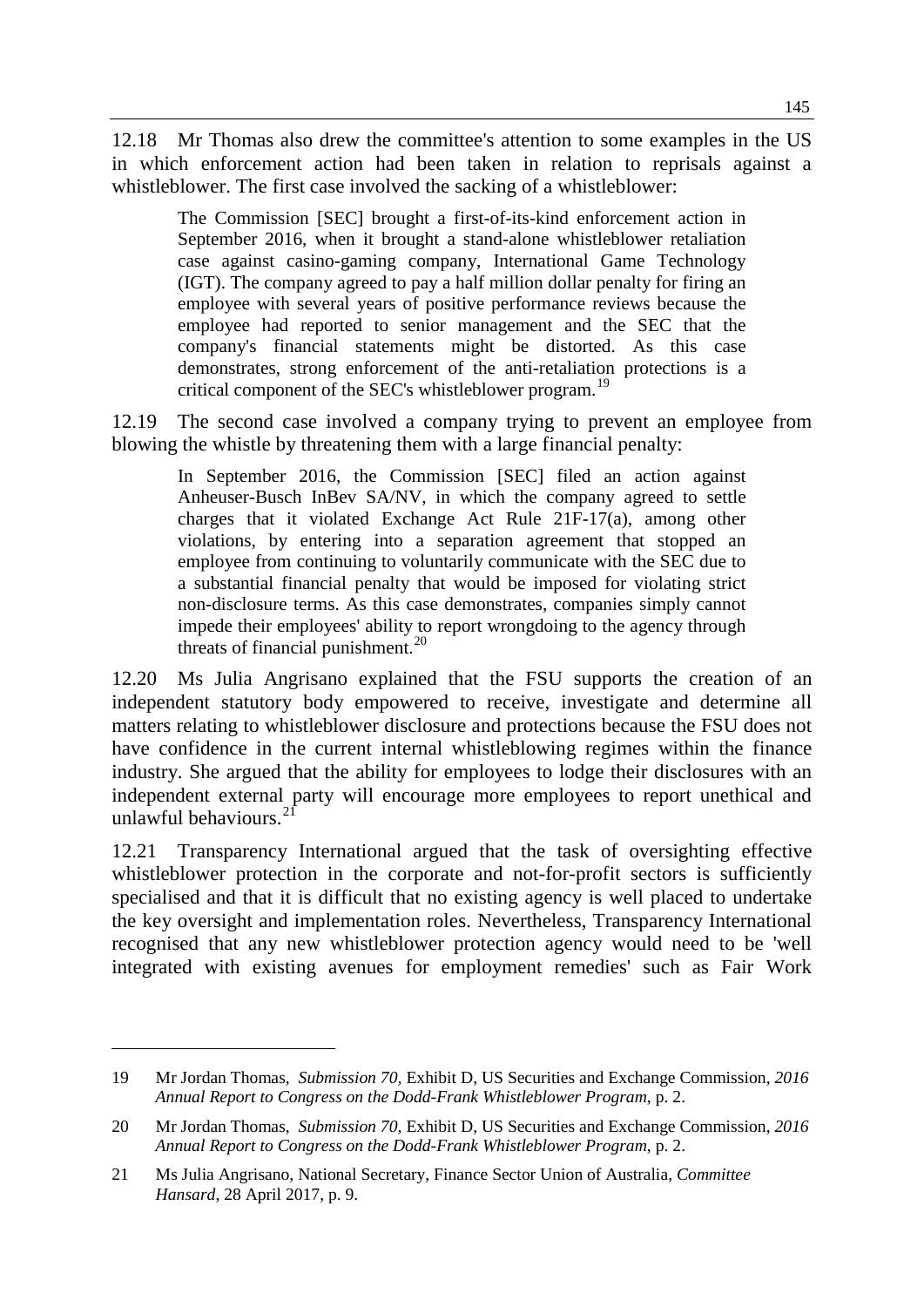Australia, the Fair Work Ombudsman, the Federal Circuit Court and workplace health, safety and compensation systems.<sup>[22](#page-5-0)</sup>

12.22 Transparency International suggested that an oversight agency focus on:

- supporting and protecting whistleblowers;
- providing advice to whistleblowers and agencies;
- promoting best practice processes and procedures;
- ensuring that protection is afforded;
- ensuring that whistleblowers can access their legal rights; and
- acting on behalf of whistleblowers or on the agency's own motion to remedy reprisals or detrimental outcomes in appropriate cases.<sup>[23](#page-5-1)</sup>

12.23 Professor A J Brown drew a clear distinction between investigation and oversight. In his view, the investigative function, that is the investigation of the alleged or actual wrong-doing exposed by whistleblowers, should be undertaken by already-existing regulatory agencies.<sup>[24](#page-5-2)</sup>

12.24 In addition to the existing role of regulators, however, Professor Brown saw a real need for an independent whistleblowing oversight agency that would:

- play an active role in advising whistleblowers, supporting whistleblowers, and making sure that whistleblowers can access legal remedies; and
- provide advice and guidance to companies and entities about what best practice looks like and working with regulatory agencies and investigative agencies to support whistleblowers and ensure the process works effectively.<sup>[25](#page-5-3)</sup>

12.25 In arguing the case for a new independent whistleblowing agency, Professor Brown emphasised that:

• firstly, no existing Commonwealth regulatory agency has a sufficiently broad jurisdiction to take on the support, protection and oversight function on behalf of all regulators; and

<span id="page-5-0"></span><sup>22</sup> Transparency International, *Answers to questions on notice,* 11 and 27 April 2017 (received 18 May 2017).

<span id="page-5-1"></span><sup>23</sup> Transparency International, *Answers to questions on notice,* 11 April 2017 (received 17 May 2017).

<span id="page-5-2"></span><sup>24</sup> Professor A J Brown, Program Leader, Public Integrity and Anti-Corruption, Centre for Governance and Public Policy, Griffith University, *Answers to questions on notice*, 18 and 24 May 2017 (received 15 June 2017).

<span id="page-5-3"></span><sup>25</sup> Professor A J Brown, Program Leader, Public Integrity and Anti-Corruption, Centre for Governance and Public Policy, Griffith University, *Committee Hansard*, 15 June 2017, p. 2.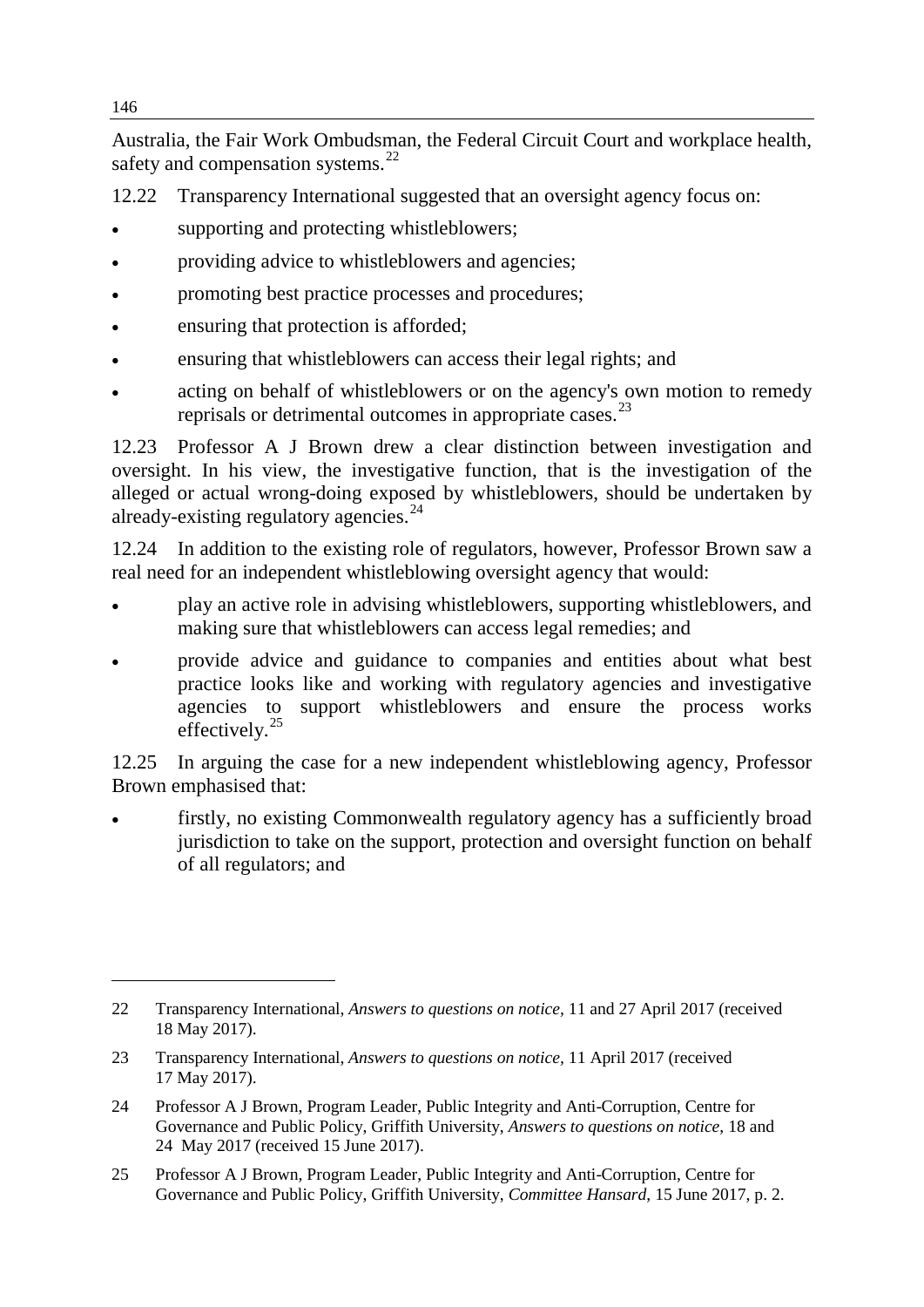• secondly, it is desirable that the investigative responsibilities of regulators are kept separate from the support and protection responsibilities provided by a new agency.[26](#page-6-0)

#### *Tribunals*

-

12.26 This section summarises evidence received by the committee about whistleblower tribunals, including existing tribunals in other countries, and suggestions for a tribunal in Australia.

#### *Examples of whistleblower tribunals*

12.27 Professor Brown informed the committee that in the UK, the public interest disclosure regime is fully embedded in the employment relations legislation with a specific avenue for the treatment of public interest disclosures.<sup>[27](#page-6-1)</sup>

12.28 Mr Howard Whitton, Director, The Ethicos Group, provided further information about the advantages of the tribunal approach taken in the UK:

The one innovation which I thought was worth noting in 1998 was to treat retaliation or workplace reprisal as a workplace matter, which is then put through the workplace tribunals, rather than to criminalise it as we did here, which, I think, raised the bar too high, which was one of the reasons we did not get much action by way of response to retaliation, whereas the British did, and when I last looked at the website of Public Concern at Work, hundreds of cases had been settled through the tribunals, and compensation had been paid. In one case 780,000 pounds was paid to a finance officer who blew the whistle on his parent company in the United States, which was illegally paying secret bonuses to executives.<sup>[28](#page-6-2)</sup>

12.29 Clifford Chance noted that the UK tribunal operates with a reverse burden of proof, once all the necessary elements of a whistleblowing claim are established.<sup>[29](#page-6-3)</sup> However, for employees with less than two years' service, the burden of proof remained with the whistleblower.<sup>[30](#page-6-4)</sup>

12.30 The Breaking the Silence report revealed that the expense of running a whistleblowing case in the UK may lead to many cases settling before going to the employment tribunal.This has resulted in extensive use of 'gagging clauses' whereby a whistleblower accepts a settlement in return for silence. This has occurred despite a

<span id="page-6-0"></span><sup>26</sup> Professor A J Brown, Program Leader, Public Integrity and Anti Corruption, Centre for Governance and Public Policy, Griffith University, *Answers to questions on notice*, 18 and 24 May 2017 (received 15 June 2017).

<span id="page-6-1"></span><sup>27</sup> Professor A J Brown, Program Leader, Public Integrity and Anti Corruption, Centre for Governance and Public Policy, Griffith University, *Committee Hansard,* 23 February 2017, pp. 24, 26.

<span id="page-6-2"></span><sup>28</sup> Mr Howard Whitton, Director, The Ethicos Group, *Committee Hansard,* 23 February 2017, pp. 9–10.

<span id="page-6-3"></span><sup>29</sup> Clifford Chance, *Submission 9*, p. 6.

<span id="page-6-4"></span><sup>30</sup> Simon Wolfe, Mark Worth, Sulette Freyfus, A J Brown, *Breaking the Silence, Strengths and Weaknesses in G20 Whistleblower Protection Laws*, October 2015, p. 67.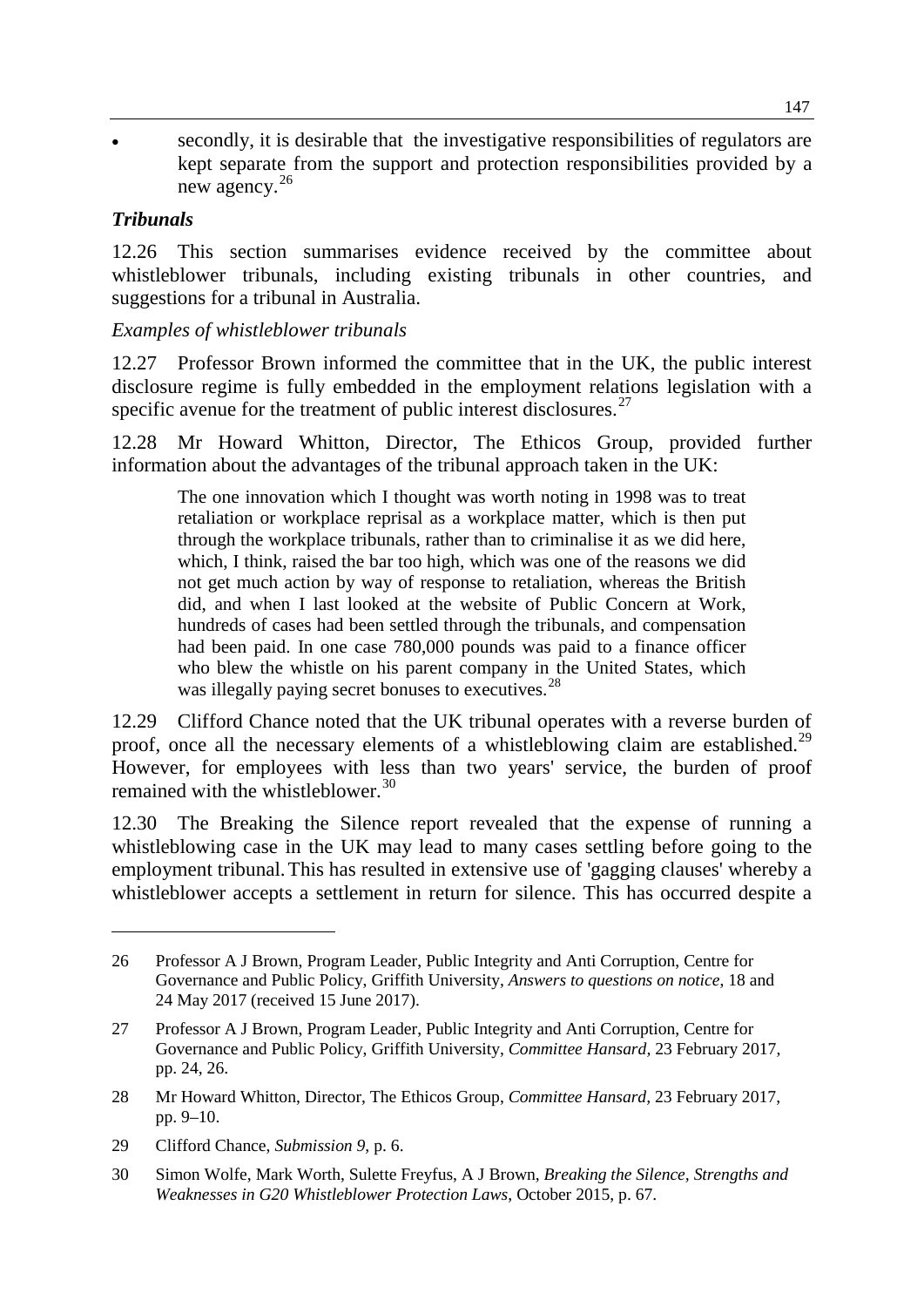ban on such clauses in the UK public interest disclosure laws. The Breaking the Silence report expressed grave concern about this practice because the use of gag clauses is incompatible with the tenets of disclosing information in the public interest:

These 'non-disparagement clauses' are counterintuitive to the release of information in the public interest to the public domain and removes the focus on rectifying wrongdoing. In 2013 the Francis Report found: 'nondisparagement clauses are not compatible with the requirements that public service organisations in the healthcare sector, including regulators, should be open and transparent'.<sup>[31](#page-7-0)</sup>

12.31 Canada has a Public Servants Disclosure Protection Tribunal where retaliation victims can seek remedies and compensation. If a person suffers a reprisal, they are required to notify the Integrity Commissioner of Canada within 60 days. If after an investigation, the Commissioner has reasonable grounds to believe that reprisal has occurred, the matter is referred to the Public Servants Disclosure Protection Tribunal. The Tribunal is a quasi-judicial body independent from government and is composed of judges of the Federal Court or a superior court of a province. It can order disciplinary sanctions against those who conducted reprisals.<sup>[32](#page-7-1)</sup> Remedies that could be ordered by the tribunal include:

- a return to duties or reinstatement;
- compensation in lieu of a reinstatement;
- compensation equal to the remuneration lost or to a penalty;
- rescinding of any disciplinary action;
- payment of expenses and financial losses resulting directly from the reprisal; and
- compensation up to  $$10,000$  for pain and suffering.<sup>[33](#page-7-2)</sup>

## *Suggestions for a tribunal in Australia*

12.32 The committee received a range of suggestions for a tribunal in Australia. Most of these submitters and witnesses viewed a tribunal system as less timeconsuming and less costly than the court system. However, some submitters pointed out that a tribunal that reviewed a case involving a whistleblower would need to be able to offer a different level of compensation to that typically awarded by tribunals involved in determining matters arising solely from employment legislation.

<span id="page-7-0"></span><sup>31</sup> Simon Wolfe, Mark Worth, Sulette Freyfus, A J Brown, *Breaking the Silence, Strengths and Weaknesses in G20 Whistleblower Protection Laws*, October 2015, p. 67.

<span id="page-7-1"></span><sup>32</sup> Office of the Public Sector Integrity Commissioner of Canada, *Process for Handling Reprisals,*  <http://www.psic.gc.ca/eng/reprisal/process-handling-reprisals> (accessed 17 May 2017); Public Servants Disclosure Tribunal Canada,<http://www.psdpt-tpfd.gc.ca/Home-eng.html> (accessed 17 May 2017).

<span id="page-7-2"></span><sup>33</sup> Public Servants Disclosure Tribunal Canada, [http://www.psdpt-tpfd.gc.ca/MenuBottom/FAQs](http://www.psdpt-tpfd.gc.ca/MenuBottom/FAQs-eng.html?zoom_highlight=compensation)[eng.html?zoom\\_highlight=compensation](http://www.psdpt-tpfd.gc.ca/MenuBottom/FAQs-eng.html?zoom_highlight=compensation) (accessed 17 May 2017).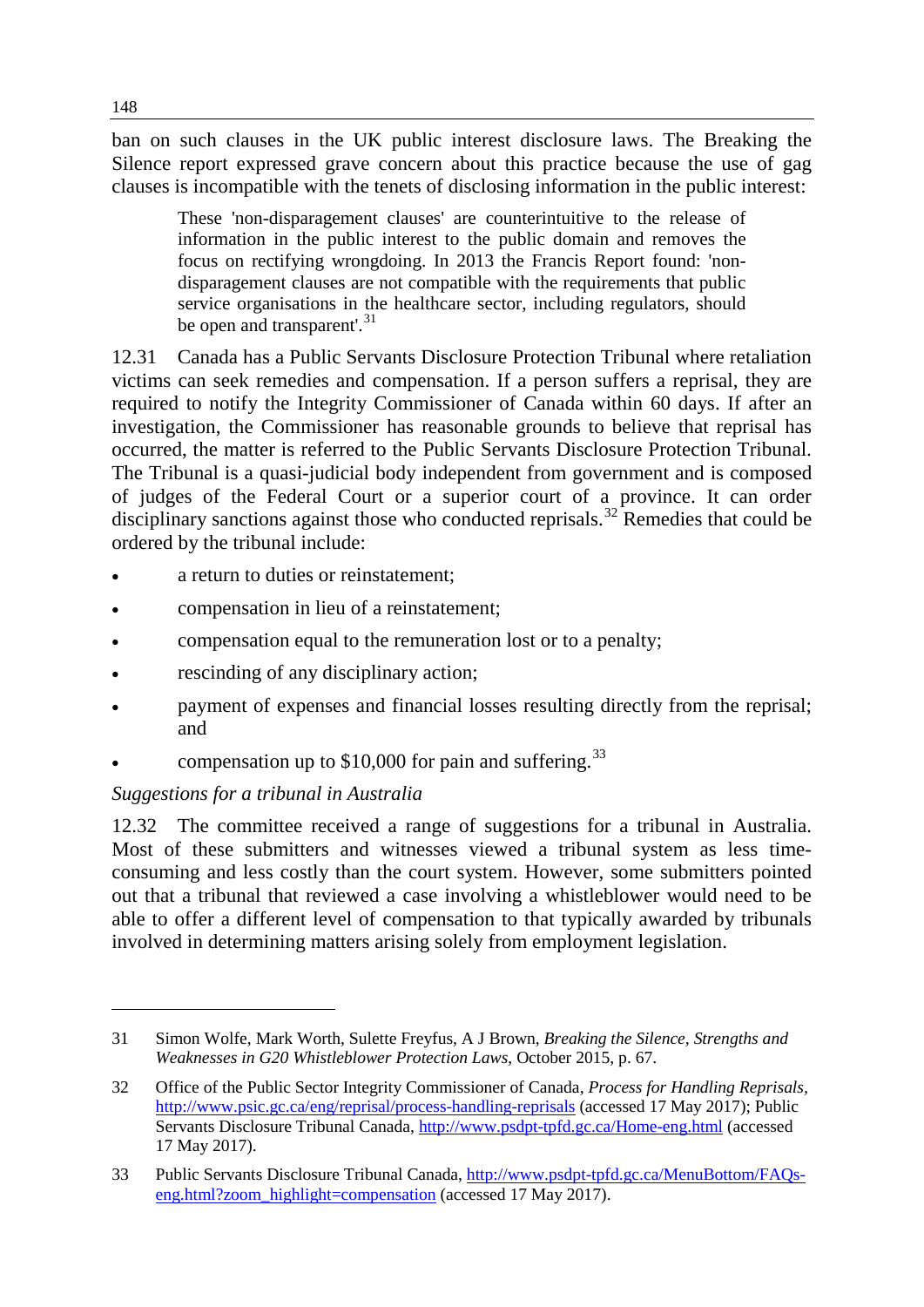12.33 Clayton Utz argued in favour of a tribunal observing that currently whistleblowers must bear the significant financial burden of unilaterally enforcing their whistleblower protections in the courts. A tribunal would be a more appropriate forum, as the informal evidentiary rules, reduced time costs and reduced financial expense would better facilitate the progress of claims.<sup>[34](#page-8-0)</sup>

12.34 The Law Council considered that a whistleblower's access to compensation should be accessible and low cost. The Law Council supported a review to ascertain whether a court is the right forum to consider a claim for compensation.<sup>[35](#page-8-1)</sup>

12.35 ASIC noted the importance of establishing a clear pathway for employees and non-employees to make a compensation claim. ASIC indicated that a tribunal could be a new body or an existing tribunal such as the Fair Work Commission or Administrative Appeals Tribunal. ASIC suggested that the tribunal would require similar availability and expertise to the Fair Work Commission.<sup>[36](#page-8-2)</sup>

12.36 Mr Trevor Clarke from the ACTU was of the view that the court system is not very good at fully compensating people for what they may have suffered in making a disclosure in the public interest. $\frac{3}{5}$ 

12.37 The MEAA also noted that one of the challenges with court based processes for compensation is that decisions can be appealed through multiple court systems.<sup>[38](#page-8-4)</sup>

12.38 The Queensland Council of Unions argued that in their view, employment related tribunals have only been able to grant limited and inadequate compensation for unfair dismissals. They therefore cautioned against implementing a similarly limited tribunal approach for whistleblowers because it would not encourage potential whistleblowers to speak out.<sup>[39](#page-8-5)</sup>

12.39 Professor Brown suggested that, as well as working closely with regulatory and integrity agencies, a whistleblower oversight agency would work closely with compensation avenues and tribunals (such as the Fair Work Ombudsman and Fair Work Australia) to ensure that remedies were truly accessible; including representing whistleblowers in, or appearing before, those tribunals (or the Federal Court). Professor Brown noted that this would prevent the need for any new or additional tribunal to be created  $40$ 

- <span id="page-8-2"></span>36 Australian Securities and Investments Commission, *Submission 51*, pp. 5, 24.
- <span id="page-8-3"></span>37 Mr Trevor Clarke, Director, Industrial and Legal, Australian Council of Trade Unions, *Committee Hansard*, 27 April 2017, pp 18–19.
- <span id="page-8-4"></span>38 Mr Matthew Chesher, Director, Legal and Policy, Media, Entertainment & Arts Alliance, *Committee Hansard,* 27 April 2017, p. 29.
- <span id="page-8-5"></span>39 Queensland Council of Unions, *Submission 3,* p. 2.
- <span id="page-8-6"></span>40 Professor A J Brown, Program Leader, Public Integrity and Anti Corruption, Centre for Governance and Public Policy, Griffith University, *Answers to questions on notice*, 18 and 24 May 2017 (received 15 June 2017).

<span id="page-8-0"></span><sup>34</sup> Clayton Utz, *Submission 4*, p. 2.

<span id="page-8-1"></span><sup>35</sup> Law Council of Australia, *Submission 52*, p. 16.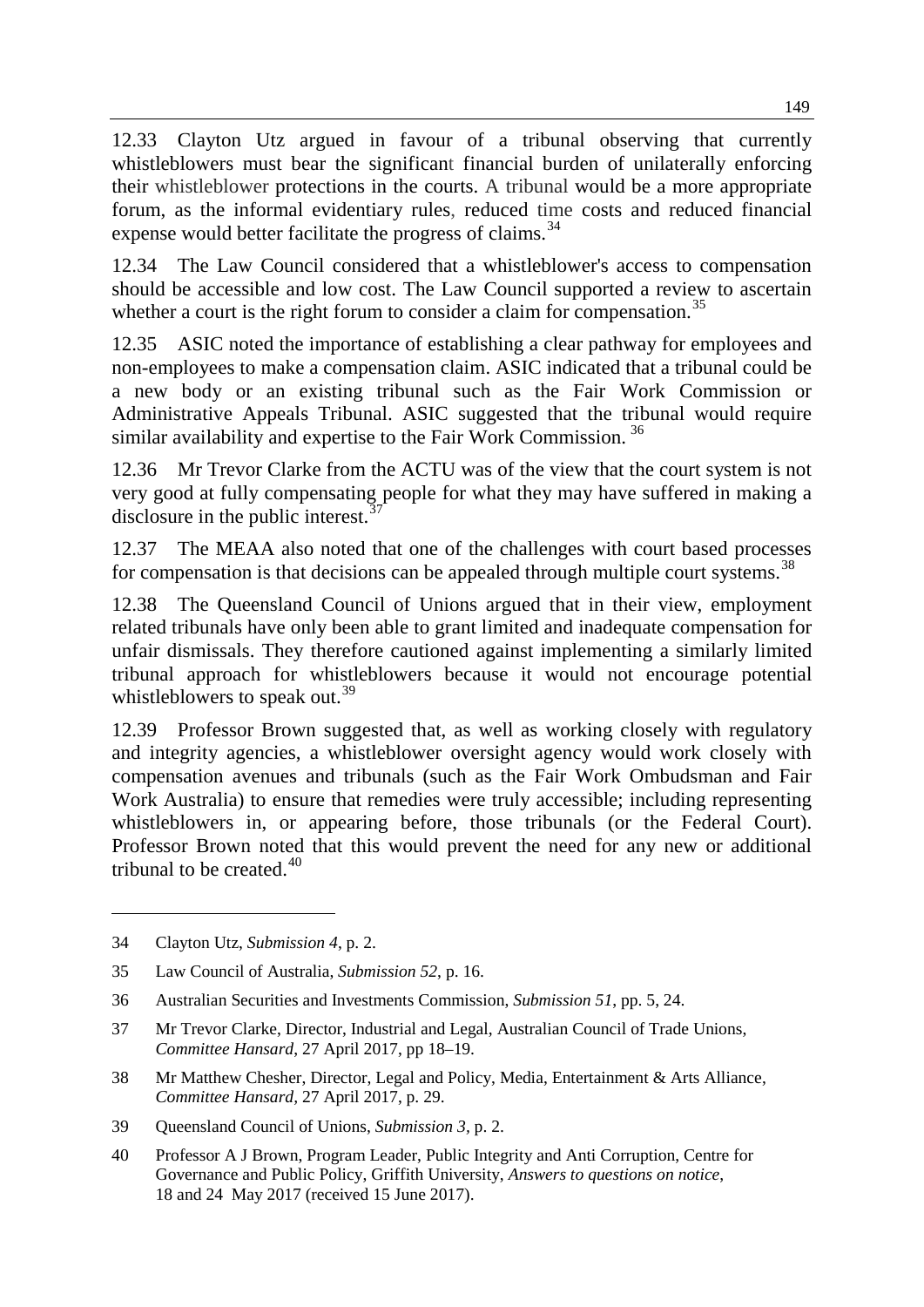## **Investigation of reprisals**

12.40 During the inquiry it came to the committee's attention that there is a significant gap in the capacity for reprisals or workplace retaliation to be investigated in both the public and private sectors. This section summarises the committee's consideration of that gap.

12.41 Before looking at this evidence, however, the committee makes a distinction between two types of investigative functions. The first type of investigation would be into the alleged or actual wrongdoing exposed by a whistleblower. As noted above, the evidence before the committee strongly suggested that, in the private sector, this should continue to be the domain of existing regulators. The second type of investigation would be into alleged or actual reprisals that have been taken against actual or suspected whistleblowers. Evidence relating to the ability to conduct investigations into alleged reprisals is discussed below.

12.42 The Moss Review noted that a reprisal against a discloser is an offence under the PID Act as well as grounds for disclosable conduct (as a breach of Commonwealth law). The Moss Review recommended that the PID Act be amended to continue to include reprisals within the definition of disclosable conduct whether or not the reprisal relates to personal employment-related grievances.<sup>[41](#page-9-0)</sup>

12.43 Both the FWRO Act and the Corporations Act contain provisions for reprisals or threats of reprisals. As a result, a reprisal may be a contravention of those Acts and therefore also come within the definition of disclosable conduct.<sup>[42](#page-9-1)</sup>

12.44 A reprisal or threat of reprisal fitting within the definition of disclosable conduct would provide whistleblowers with an important avenue for redress. In particular, both the PID Act and the FWRO Act require disclosure to be investigated if certain criteria are met.<sup>[43](#page-9-2)</sup> As a result, it would appear that both those Acts therefore require disclosures about reprisals to be investigated. However, as is discussed in the next section, other legislation may prevent such investigations from occurring.

12.45 In contrast to the PID Act and the FWRO Act, the Corporations Act does not appear to have a positive requirement to investigate disclosures. ASIC does have the power to investigate contraventions of the Corporations Act. However, ASIC informed the committee that its practice is only to investigate reprisals if that would assist in investigating the primary matter that was the subject of the original disclosure of misconduct.[44](#page-9-3)

<span id="page-9-0"></span><sup>41</sup> Recommendation 6, Mr Philip Moss AM, *Review of the Public Interest Disclosure Act 2013*, July 2016, p. 34.

<span id="page-9-1"></span><sup>42</sup> FWRO Act, sections 6, 337BE; Corporations Act, Sections 1317AA, 1317AC.

<span id="page-9-2"></span><sup>43</sup> PID Act, Division 2; FWRO Act, Division 3.

<span id="page-9-3"></span><sup>44</sup> Mr Warren Day, Senior Executive Leader, Assessment and Intelligence, Regional Commissioner, Victoria, ASIC, *Committee Hansard*, 16 June 2017, p. 60.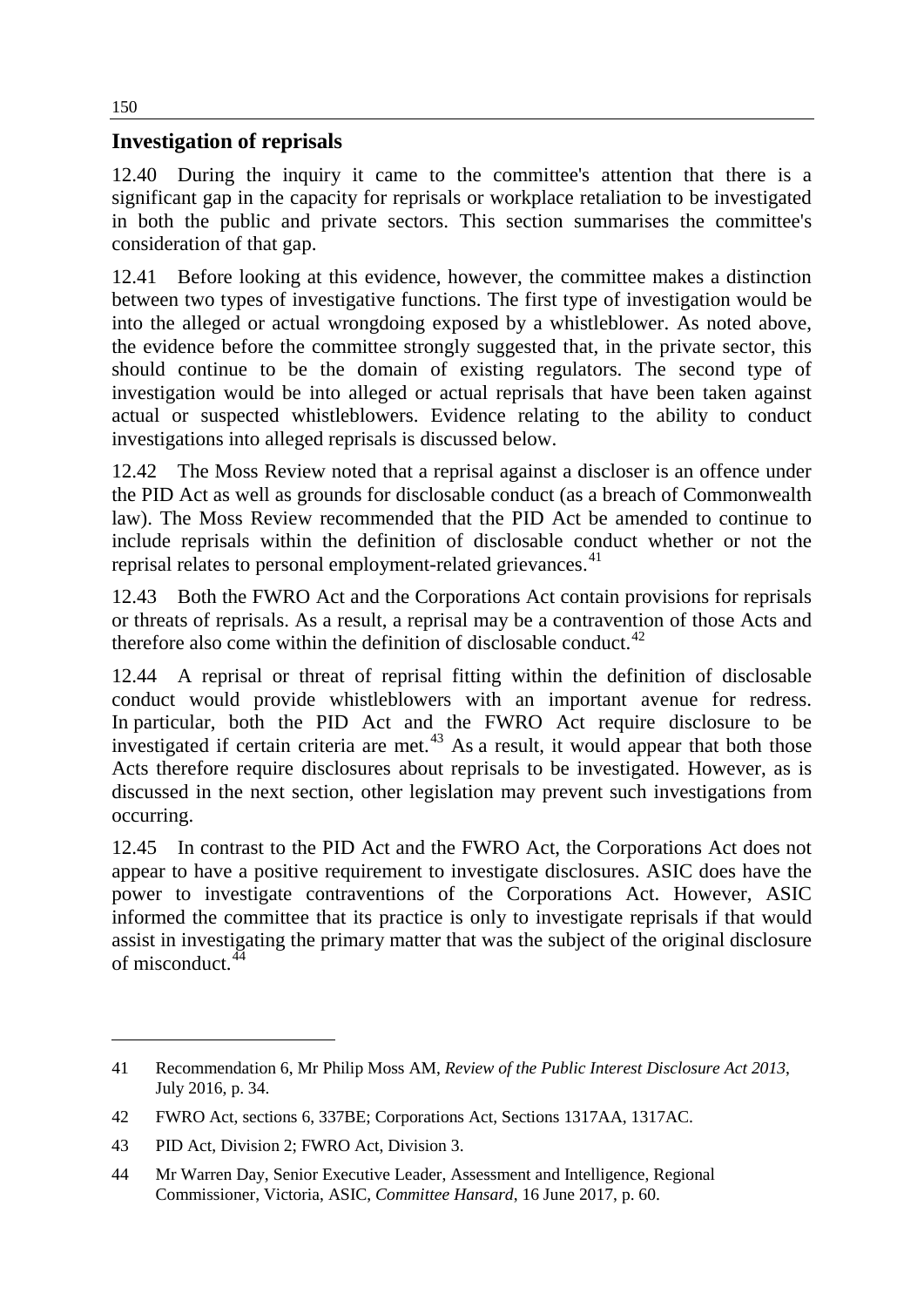*The Ombudsman's power to investigate allegations of reprisal in the public sector*

12.46 Section 46 of the PID Act indicates that complaints can be made to the Ombudsman about the way a disclosure has been investigated:

The way a disclosure is investigated (or a refusal to investigate a disclosure) may be the subject of a complaint to the Ombudsman under the *Ombudsman Act 1976*, or (in the case of an intelligence agency) to the IGIS under the *Inspector-General of Intelligence and Security Act 1986*. [45](#page-10-0)

12.47 Furthermore, reprisals fall within the definition of disclosable conduct (a reprisal is an offence under the PID Act, and being a breach of any Commonwealth law, would meet the threshold for being disclosable conduct). It appears, therefore, that a complaint to the Ombudsman about the way a disclosure has been investigated could also include a complaint about the way a disclosure about a reprisal has been investigated.

12.48 During the inquiry it came to the committee's attention that whistleblowers had an expectation under the PID Act that the Ombudsman may be able to assist them with investigations into reprisals.

12.49 However, subsection 5(2d) of the *Ombudsman Act 1976* states that the Ombudsman is not authorized to investigate:

…action taken by anybody or person with respect to persons employed in the Australian Public Service or the service of a prescribed authority, being action taken in relation to that employment, including action taken with respect to the promotion, termination of appointment or discipline of a person so employed or the payment of remuneration to such a person.<sup>[46](#page-10-1)</sup>

12.50 In answers to questions on notice, the Commonwealth Ombudsman confirmed that:

If a discloser alleges that they are subject to reprisal action, the OCO [Office of the Commonwealth Ombudsman] advises the discloser to use the protections of the PID Act, namely: seek legal advice, contact the police, submit an application to the Federal Court or the Federal Circuit Court or contact the PID risk assessment officer within the agency.

The OCO is not a law enforcement agency, nor can our Office provide a person with available remedies under the PID Act. The OCO does not have the jurisdiction to investigate whether or not reprisal action has occurred.<sup> $47$ </sup>

12.51 This would appear to rule out the Ombudsman investigating any allegation of reprisal or disclosure of an alleged reprisal relating to a person's employment. In others words, the Moss Review finding and recommendation that reprisal be

<span id="page-10-0"></span><sup>45</sup> PID Act, Note to section 46.

<span id="page-10-1"></span><sup>46</sup> *Ombudsman Act 1976,* subsection 5(2d).

<span id="page-10-2"></span><sup>47</sup> Commonwealth Ombudsman, *Answers to questions on notice*, 7 June 2017 (received 22 June 2017).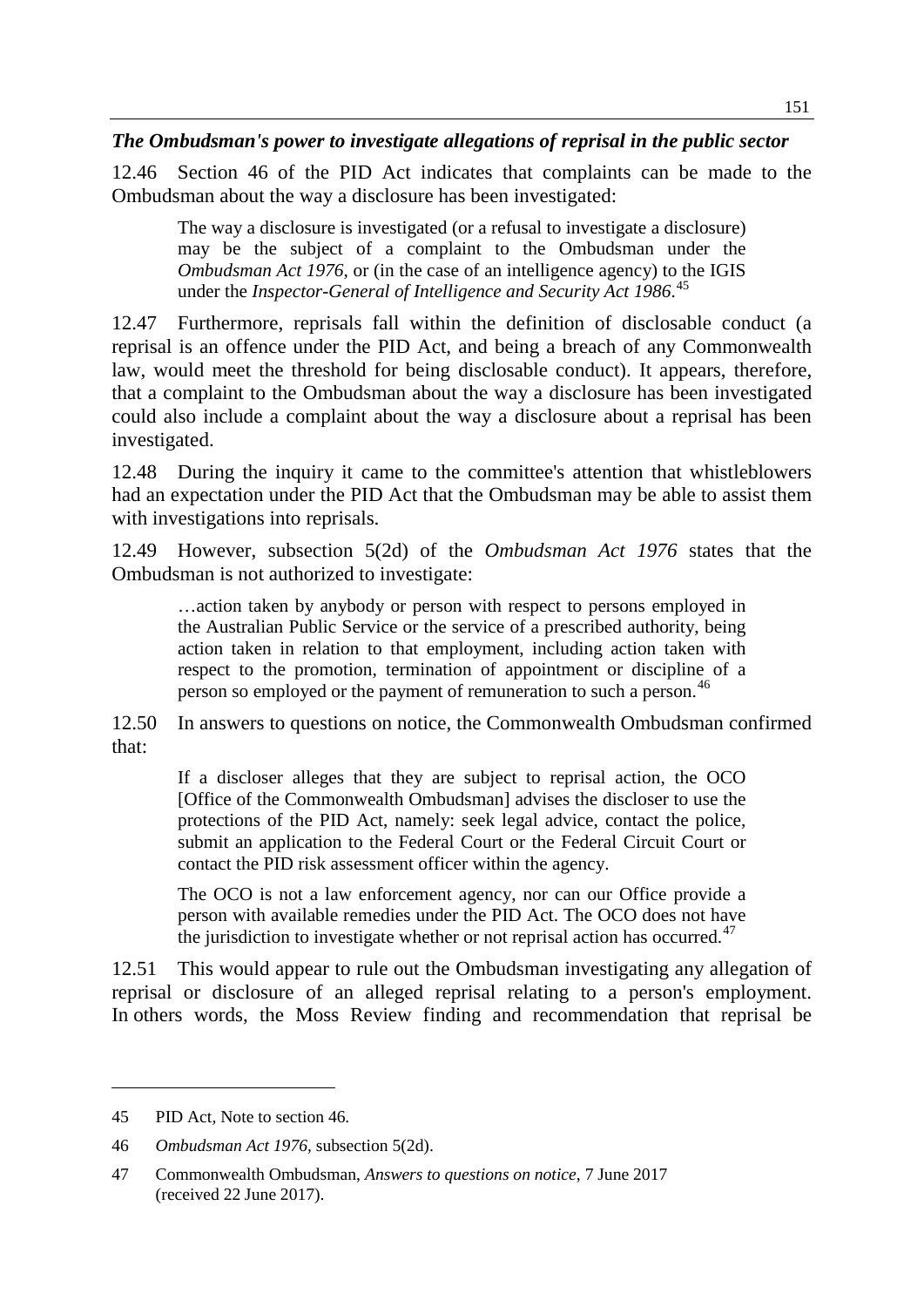including in disclosable conduct is unlikely to be effective for any reprisal related to employment.

## **Committee view**

12.52 The following sections present the committee's views on the following matters:

- the investigation of public interest disclosures in the public sector by the Commonwealth Ombudsman;
- the investigation of public interest disclosures in the private sector by regulators;
- the investigation of reprisals;
- a Whistleblower Protection Authority for the public and private sectors;
- consistent investigations of disclosure and reprisals;
- requirements for internal disclosure procedures;
- transparent use of legislation; and
- a statutory post-implementation review

## *The investigation of public interest disclosures in the public sector by the Commonwealth Ombudsman*

12.53 As noted earlier, the committee draws a distinction between the investigation of a public interest disclosure and the investigation of an alleged reprisal arising from a disclosure. The committee begins by considering the ability of the Commonwealth Ombudsman to exercise independent investigative oversight in the Commonwealth public sector into the substance of a public interest disclosure.

12.54 The committee understands that the Ombudsman has the requisite powers to investigate the substance of a disclosure, for example, in cases where the Ombudsman forms the view that there may be of conflict of interest within an agency that may prevent that agency from satisfactorily conducting an investigation, or where the Ombudsman is of the view that the substance of the disclosure merits investigation by the Ombudsman. The Ombudsman indicated that it has investigated the substance of a disclosure in about five per cent of cases.<sup>[48](#page-11-0)</sup>

12.55 Beyond the Ombudsman making a decision as to whether to conduct its own initial investigation into a public interest disclosure, a question arises about how the Ombudsman conducts an investigation into a complaint about the way another agency has handled a public interest disclosure.

12.56 For example, the committee received confidential submissions and correspondence from public sector whistleblowers alleging that, following a whistleblower complaint about an agency's handling of a public interest disclosure,

<span id="page-11-0"></span><sup>48</sup> Ms Nicola Dakin, Director, Public Interest Disclosure Team, Integrity Branch, Office of the Commonwealth Ombudsman, *Committee Hansard*, 28 April 2017, p. 50.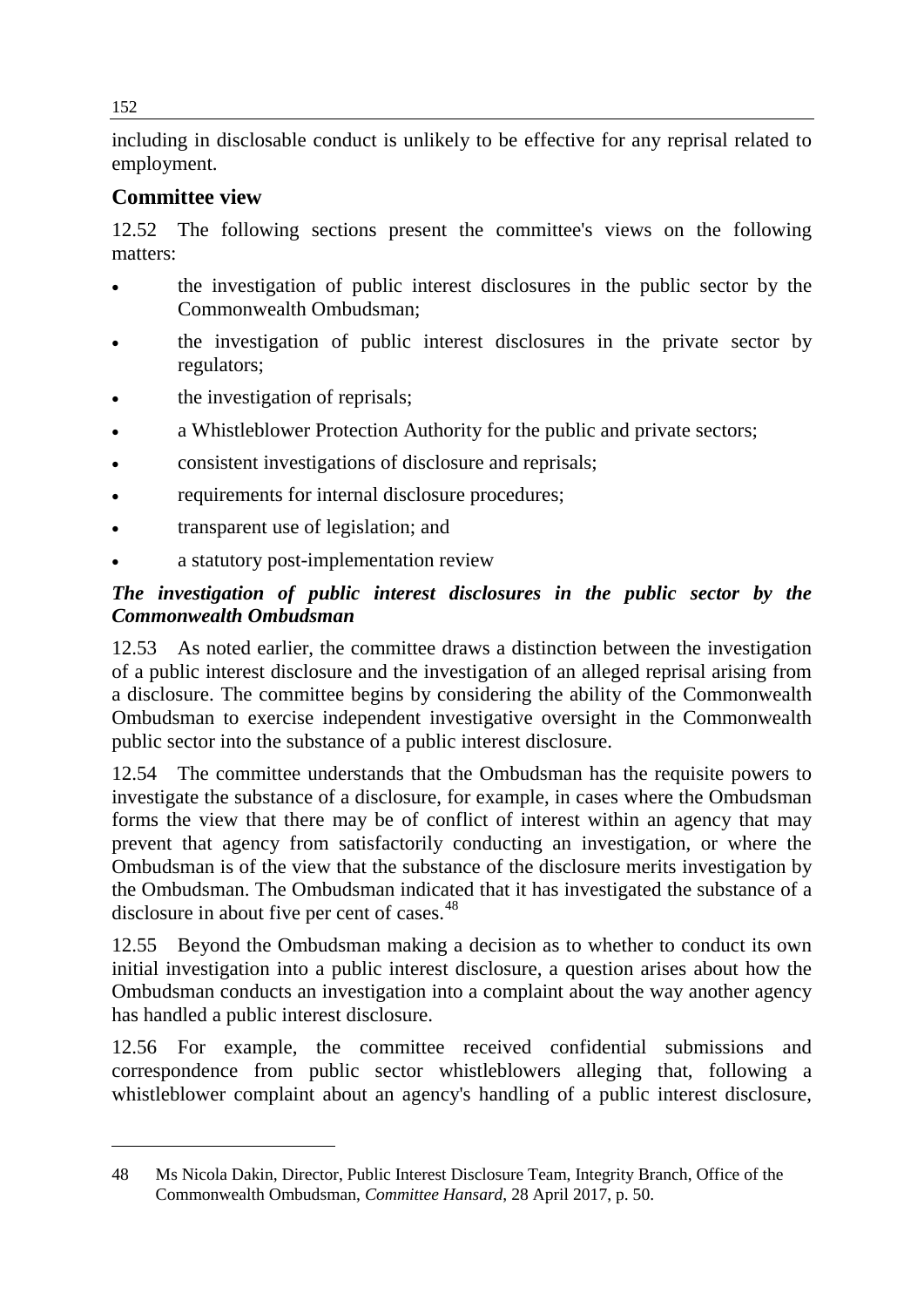the Commonwealth Ombudsman only reviewed how the administrative aspect of the disclosure process was handled by the agency, rather than undertaking an investigation into the substance of the public interest disclosure itself. The committee notes that while an administrative review (including, for example, whether the agency conducted a risk assessment) is a common approach for the Ombudsman, the Ombudsman is not limited to that approach because, if the evidence demonstrated a need, the Ombudsman could undertake an investigation under its own motion powers.[49](#page-12-0)

12.57 The committee is concerned that there may be a shortfall in the number of independent public interest disclosure investigations in the Commonwealth public sector. In the committee's view, effective oversight of a public interest disclosure regime in the public sector would include, where necessary, a rigorous investigation into the substance of a public interest disclosure.

## *The investigation of public interest disclosures in the private sector by regulators*

12.58 The process for the substantive investigation of a public interest disclosure in the private sector is necessarily different from that pertaining to the public sector, partly due to the differing nature of the public interest and private interests in the two sectors, and also to the differences between the role of an Ombudsman and the role of a regulator.

12.59 The committee anticipates that under the legislative changes it is proposing for the private sector, a whistleblower would be able to make a protected disclosure internally within their organisation, or directly to the relevant regulator, either simultaneously, subsequent to an internal disclosure, or instead of an internal disclosure. In the case of a disclosure to the relevant regulator, the committee expects that the regulator would investigate the substance of the disclosure and that the whistleblower would be informed of the outcome of the investigation.

## *The investigation of reprisals*

12.60 While the committee has not had the opportunity to gather further data, the committee considers that it is highly likely that a large proportion of reprisals are employment related. As a result, there may, at present, be no mechanism for a whistleblower to have an allegation of reprisal investigated.

12.61 Evidence to the inquiry (including confidential evidence) appears to indicate a misconception amongst whistleblowers about the powers of the Commonwealth Ombudsman with respect to the investigation of reprisals. Having said that, it seems to the committee that, taking the PID Act at face value, a whistleblower could reasonably believe that a reprisal would be investigated by an independent agency, because a reprisal is likely to qualify as disclosable conduct under section 29 of the PID Act. Yet, paragraph 5(2)(d) of the *Ombudsman Act 1976* effectively prevents, for all practical purposes, the Commonwealth Ombudsman from investigating reprisals.

<span id="page-12-0"></span><sup>49</sup> See *Ombudsman Act 1976*, section 5(1)b.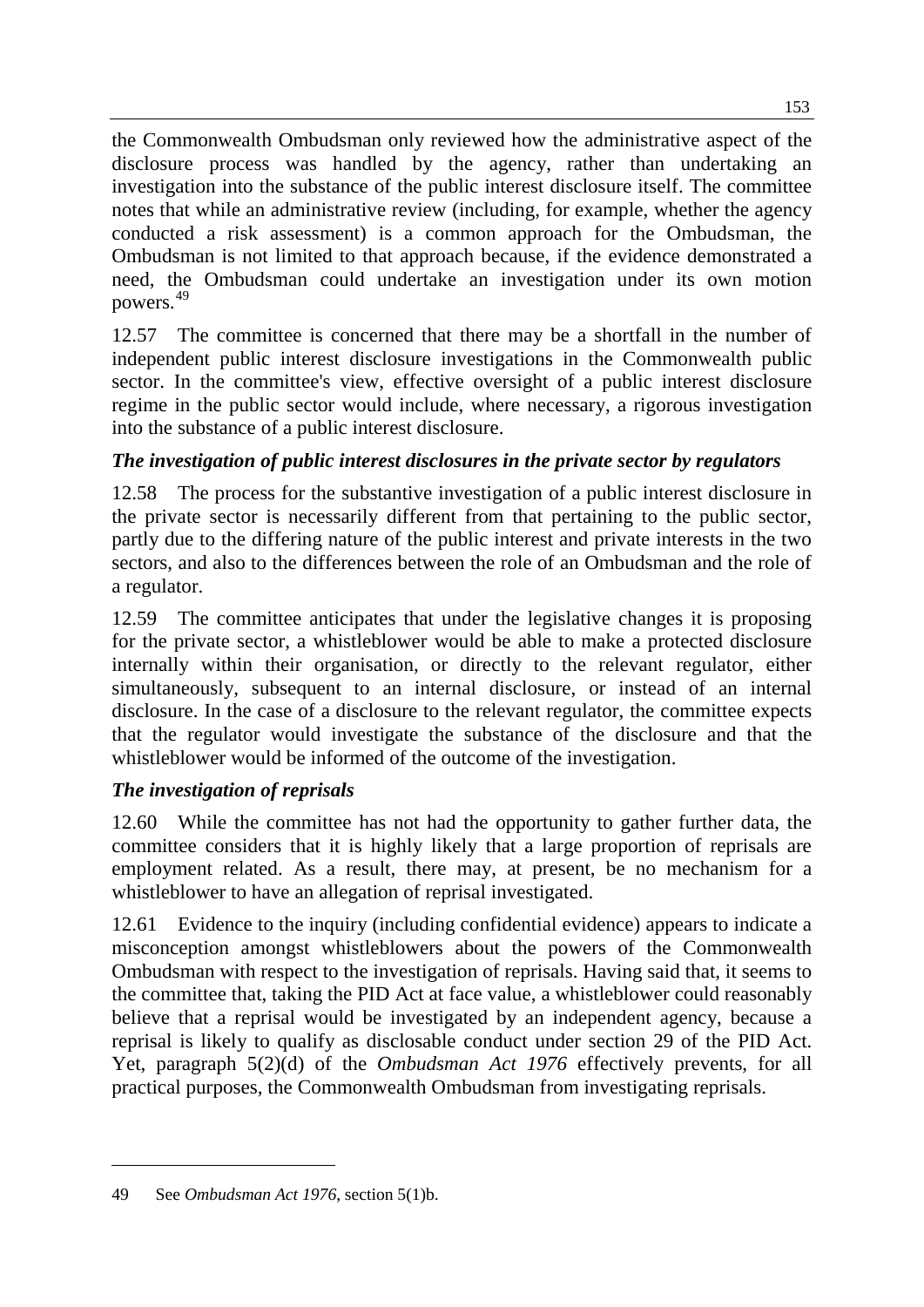12.62 Part of the difficulty in drawing firm conclusions in this area lies in trying to separate a complaint about the investigation of a disclosure from an allegation that reprisal action associated with the disclosure has also occurred, particularly when other factors such as workplace performance may be contemporaneous with the initial public interest disclosure. Nevertheless, the committee heard from whistleblowers who stated that, having lodged a complaint of reprisal with the Ombudsman, the Ombudsman was only able to refer the allegation back to the agency that had conducted the original investigation into the disclosure, or direct the whistleblower to the Fair Work Commission or the courts.

12.63 The Ombudsman confirmed that its practice is to advise whistleblowers who have suffered reprisal to contact relevant officers in their agency, the police, or seek remedies through the courts. The Ombudsman also indicated that it has referred a disclosure about a reprisal back to the original agency for investigation.<sup>[50](#page-13-0)</sup> In the case of a referral back to the agency that may involve an allegation of reprisal, the committee draws attention, in general terms, to the fact that the Ombudsman would be referring a case back to the same agency that, if the allegation had substance, had failed to adequately protect the whistleblower from reprisal action in the first place.

12.64 The committee was further concerned to discover that when a reprisal allegation is referred back to the original agency for investigation, the Commonwealth Ombudsman does not have any jurisdiction to monitor the agency's investigation of the reprisal. $51$ 

12.65 It appears, therefore, that the only other avenue currently available to whistleblowers for redress is to pursue their rights under the PID Act in the courts. The Moss Review indicated that compensation provisions are one of the most essential sources of help for whistleblowers. However, the Moss Review noted that the PID Act provisions were yet to be tested in litigation, in spite of 75 per cent of respondents to the Moss Review online survey indicating that they had experienced a reprisal after making a disclosure.<sup>[52](#page-13-2)</sup>

12.66 The Moss Review found that there have been no successful litigations for reprisal actions in the Commonwealth public sector.<sup>[53](#page-13-3)</sup> The committee draws attention to the following excerpt from the Commonwealth Ombudsman's submission to the Moss Review:

We are not aware of any case where a prosecution has been brought under the PID Act for alleged reprisal action. Nor are we aware of any case where a discloser, or person suspected to be a discloser, has taken civil action in the Federal Court or Federal Circuit Court under any of the reprisal

<span id="page-13-0"></span><sup>50</sup> Commonwealth Ombudsman, *Answers to questions on notice*, 7 June 2017 (received 22 June 2017).

<span id="page-13-1"></span><sup>51</sup> Commonwealth Ombudsman, *Answers to questions on notice*, 7 June 2017 (received 22 June 2017).

<span id="page-13-2"></span><sup>52</sup> Mr Philip Moss AM, *Review of the Public Interest Disclosure Act 2013*, July 2016, p. 34.

<span id="page-13-3"></span><sup>53</sup> Mr Philip Moss AM, *Review of the Public Interest Disclosure Act 2013*, July 2016, p. 57.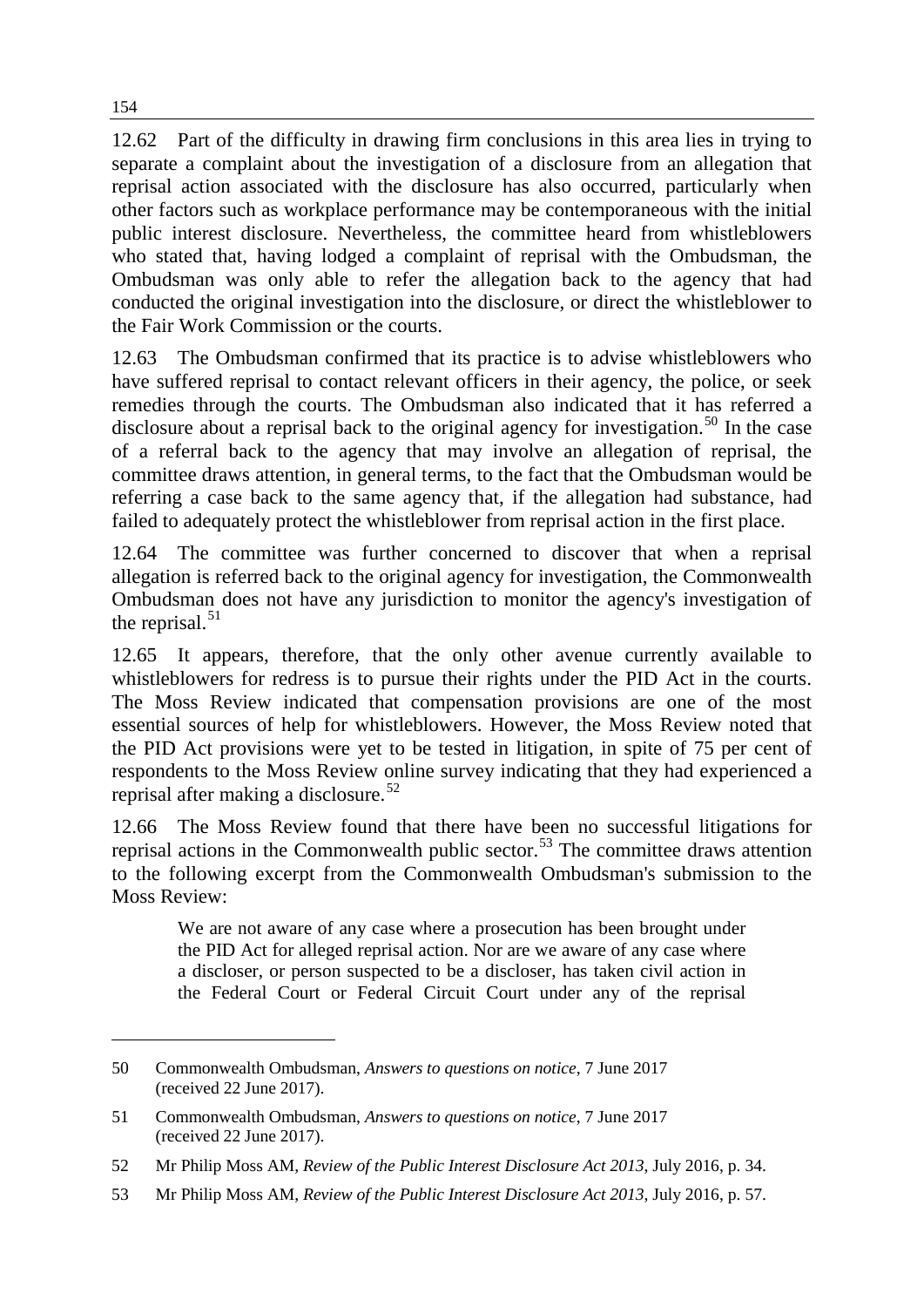provisions in the PID Act. However, we have received several complaints from disclosers who believe they have suffered reprisal but consider court action beyond their means. [54](#page-14-0)

12.67 The committee heard from several whistleblowers who have taken a case of alleged reprisal to the Fair Work Commission or to court. As this juncture, all have been unsuccessful.

12.68 A common theme arising from correspondence to the committee was that whistleblowers not only felt aggrieved by what had happened to them, but that they were also 'deep-pocketed' by their agency in the Fair Work Commission or court process.

12.69 The committee emphasises that it is not the committee's role to seek to draw any conclusion on the merits of particular cases. Nevertheless, it is of great concern to the committee that there is a manifest and systemic power imbalance in the Fair Work Commission or court process between the resources available to an individual and the resources available to a taxpayer-funded public sector agency or department. Furthermore, if a whistleblower has been sacked as a reprisal for their disclosure, it seems unlikely to the committee that they would have the financial resources to attempt litigation.

12.70 In this regard, the committee notes the evidence from Professor Brown who informed the committee that most whistleblowers find the cost of accessing compensation prohibitive:

One of the things we have learnt from whistleblower compensation provisions internationally, and certainly in Australia, is that in the vast majority of circumstances, no matter what you do to create compensation avenues, they will not get accessed by people who have already been through enough so that it is simpler to just walk away, even though it is highly in the public interest that those compensation avenues actually get triggered not just for the interests of compensation and fairness for the whistleblower but for the purposes of actually changing the way in which everybody handles this and takes it seriously.<sup>[55](#page-14-1)</sup>

12.71 The committee recognises that the existing protections are an important step forward and may provide some incentives for organisations to do the right thing by whistleblowers. However, the committee considers that the lack of a capacity to investigate reprisals, and the obstacles to pursuing redress through the courts, are among the biggest impediments to effective whistleblower protections. Without a mechanism to investigate and seek redress for reprisals, whistleblower protections are only theoretical. Indeed, without a capacity to thoroughly investigate allegations of reprisal, access to appropriate remedies and compensation, and enforcing liability against those who have taken reprisal action, there is no real capacity for

<span id="page-14-0"></span><sup>54</sup> Commonwealth Ombudsman, *Submission to the Moss Review of the Public Interest Disclosure Act 2013 (Cth)*, March 2016, p. 14.

<span id="page-14-1"></span><sup>55</sup> Professor A J Brown, Program Leader, Public Integrity & Anti-Corruption, Centre for Governance & Public Policy, Griffith University, *Committee Hansard*, 15 June 2017, p. 4.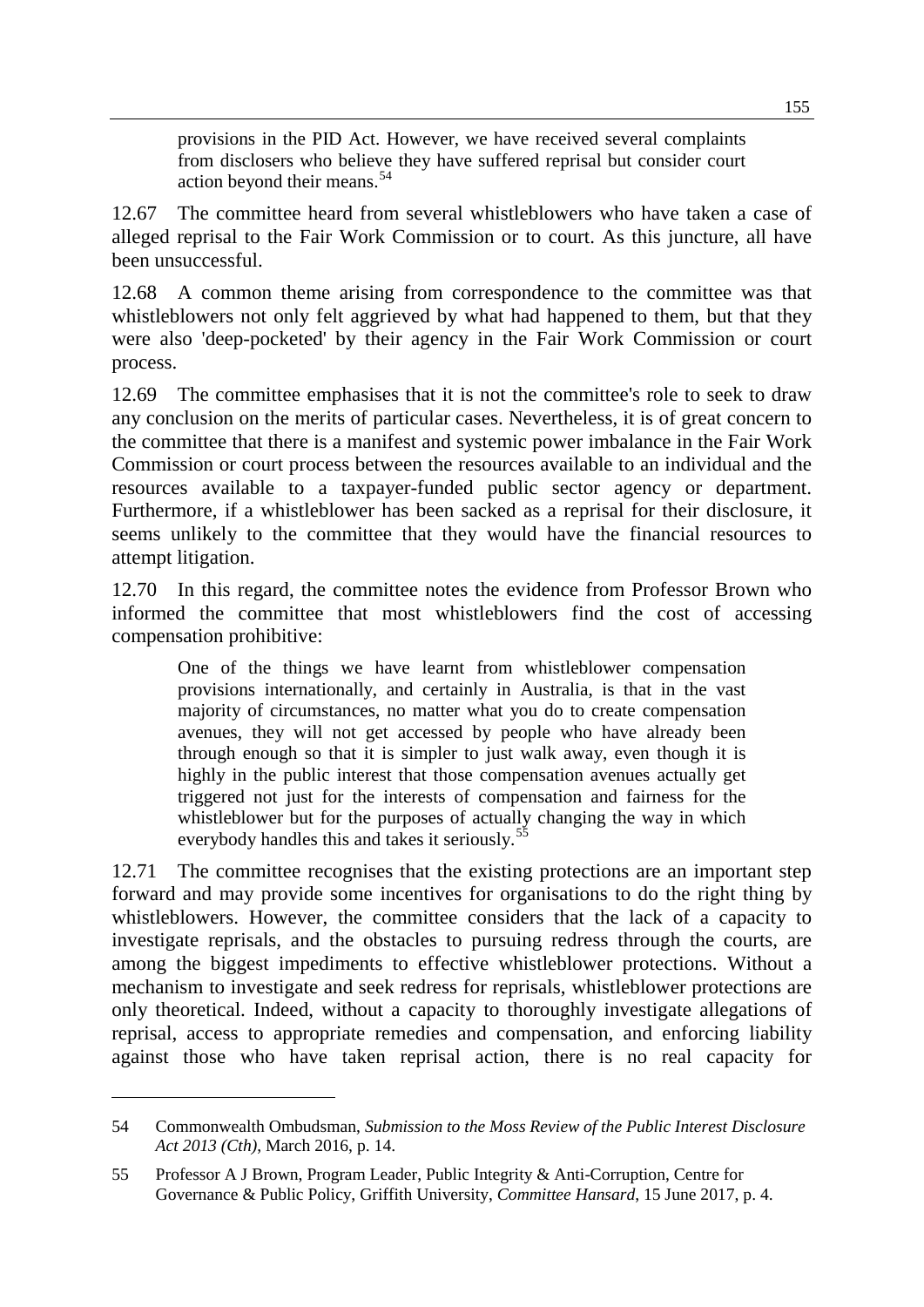whistleblowers to be protected and no way to effectively deter reprisal activity or hold those who have taken reprisal action accountable.

## *Whistleblower Protection Authority*

12.72 The amendments to the whistleblower protections in the FWRO Act indicate a potential approach that could be implemented in the public and private sectors more generally. As noted above, an allegation of reprisal is disclosable conduct under the FWRO Act. Therefore, it appears to the committee that the Fair Work Ombudsman would have the jurisdiction to investigate reprisals in registered organisations, as the Fair Work Ombudsman is able to receive and investigate disclosures under subsection  $337A(1b)$  and section  $337CA$  of the FWRO Act.<sup>[56](#page-15-0)</sup>

12.73 While noting that the Fair Work Ombudsman may be able to investigate an allegation of reprisal taken against a whistleblower in a registered organisation, the committee does not intend to prescribe whether an existing agency, such as the Fair Work Ombudsman, should be tasked with taking on a broader role of investigating allegations of reprisal activity in the private sector more generally. In part, this stems from a recognition that any investigative agency would need to build up the resources and a requisite skills base in order to undertake such a task. Nevertheless, following on from the discussion above, the committee is of the view that an independent body to investigate allegations of reprisals is required in both the Commonwealth public sector and the private sector more broadly. In order for such an arrangement to be effective, the committee notes that attention would need to be given to addressing any carve outs in other legislation that would prevent such an investigative body from using its powers.

12.74 The committee considers that there are several benefits to having an independent body with the power to investigate reprisals, including that it would:

- overcome the current inability to conduct independent investigations of alleged reprisal activity in the public sector;
- avoid reprisal investigations being undertaken by the agency in which the allegation of reprisal occurred;
- be consistent with, and expand, the approach taken for the registered organisations whistleblower protections and provide a consistent approach across the public and private sectors;
- alleviate the lack of specific requirements in the Corporations Act to investigate reprisals; and
- allow ASIC and other regulators to focus their investigations on instances of serious misconduct revealed by whistleblowers in their original disclosure.

12.75 The committee notes that there would need to be appropriate provision for inter-agency information sharing to ensure that:

<span id="page-15-0"></span>investigations can be conducted effectively; and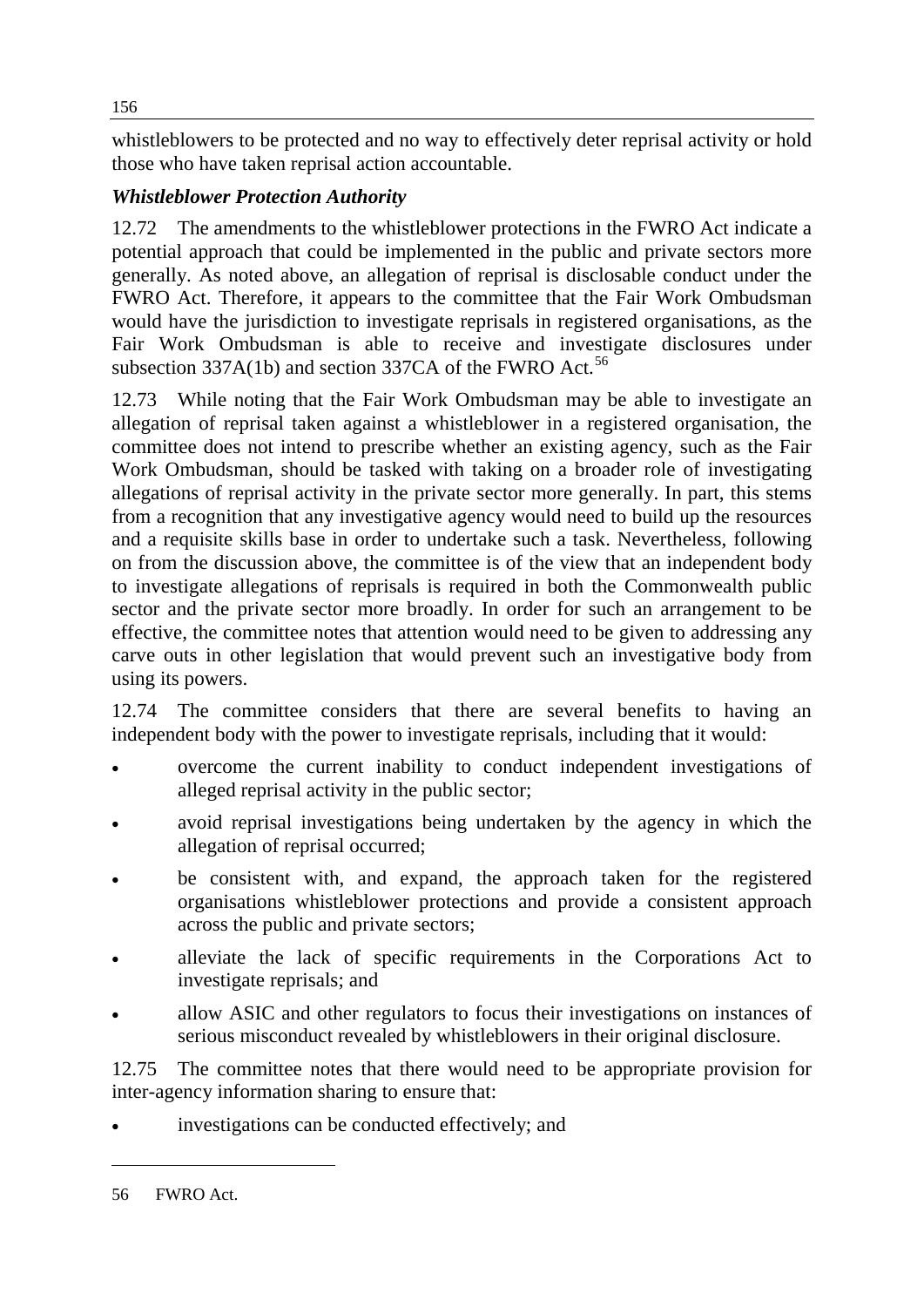any information regarding the original misconduct identified in the reprisal investigation could be provided to the appropriate regulator.

12.76 The committee is strongly of the view that the capacity to investigate reprisals is an essential ingredient of an effective whistleblower protection system. The committee is therefore recommending that the public and private sector whistleblower legislation include specific requirements for the investigation of reprisals by a designated independent body with the requisite powers.

12.77 As discussed earlier, the committee is mindful that, under the current tribunal system operated by the Fair Work Commission, it is still perfectly possible for a public sector agency, private corporation or registered organisation to deep-pocket an individual whistleblower. It is for this reason that the committee is proposing that the government consider holistically the recommendations made in this chapter including those relating to the ability of a whistleblower protection authority to pursue selected cases relating to workplace retaliation through a tribunal system on behalf of a whistleblower.

12.78 Evidence to the committee also emphasised the vital importance of a recognisable name for any whistleblower protection agency. With this in mind, the committee considers that the name should make it clear that the agency exists to serve whistleblowers as its primary purpose. Assistance to, and oversight of, agencies is therefore a necessary, but secondary, function. For the purposes of this report, the committee has used the name Whistleblower Protection Authority.

12.79 The committee considers that a Whistleblower Protection Authority would need to exercise the following functions:

- provide a clearing house for whistleblowers bringing forward public interest disclosures;
- provide advice and assistance to whistleblowers;
- support and protect whistleblowers, including by:
	- investigating non-criminal reprisals in the public and private sectors; and
	- taking non-criminal matters to the workplace tribunal or courts on behalf of whistleblowers or on the agency's own motion to remedy reprisals or detrimental outcomes in appropriate cases.

12.80 One of the issues that arises in any consideration of a new agency is where that agency sits within the Commonwealth, whether there is an existing framework within which it could be appropriately housed, and also whether such an agency is a 'one-stop-shop', or whether there is some delineation between the public and private sector functions.

12.81 The committee considered alternative approaches with various aspects of whistleblower protections spread across the Commonwealth Ombudsman, another body performing similar oversight functions for the private sector and a further existing or new body to conduct investigations of reprisals. The committee concluded that there were no easy solutions for existing bodies to fill those roles.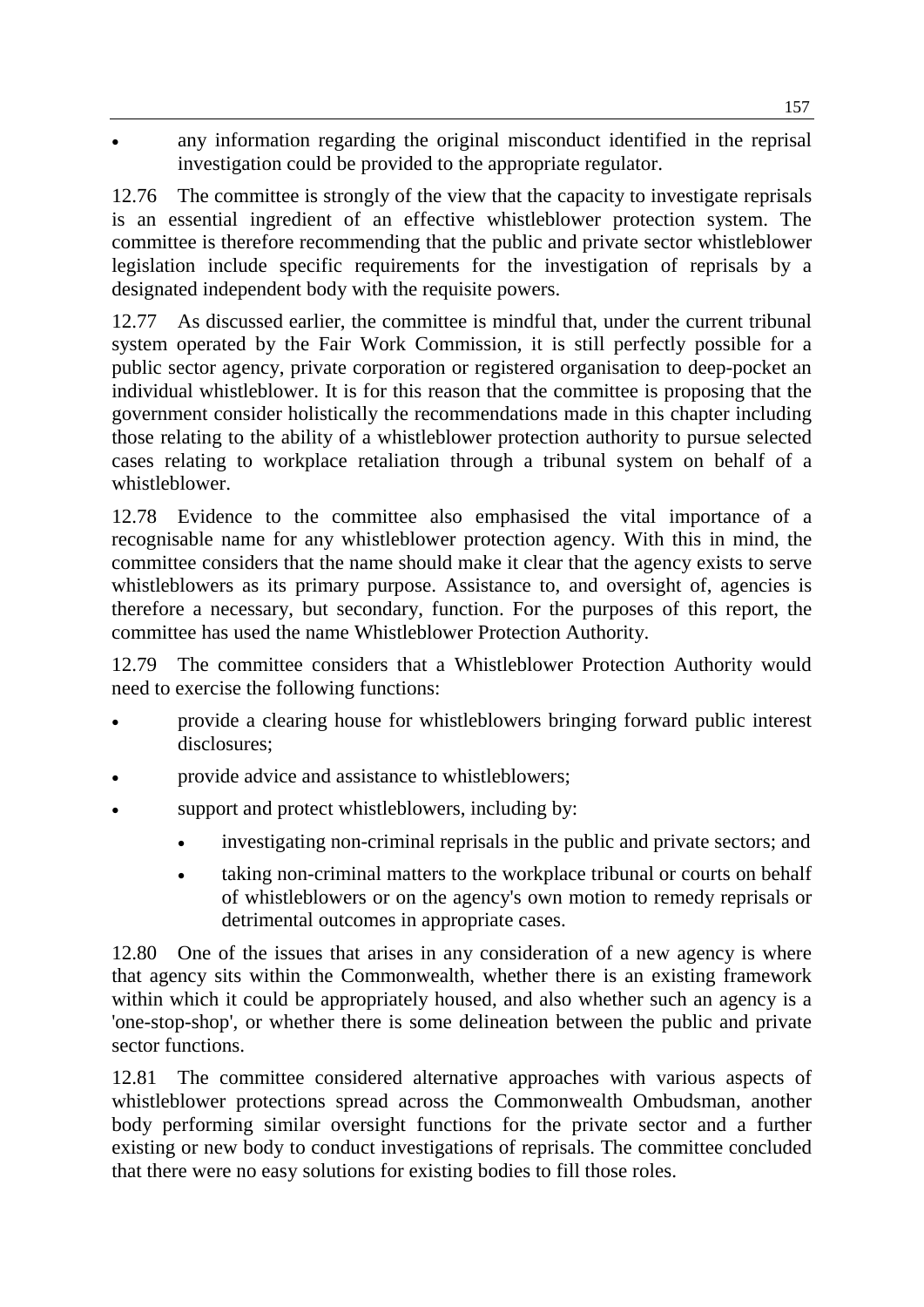12.82 The committee also considered the creation of a one-stop-shop Whistleblower Protection Authority to cover both the public and private sectors. The committee considers that there would be certain efficiencies in consolidating various whistleblower functions in the one organisation. In this case, the committee notes that the whistleblower protection oversight functions for the public sector that currently reside with the Commonwealth Ombudsman would need to be transferred to the new authority.

12.83 With these considerations in mind, the Whistleblower Protection Authority should be established in a suitable existing body.

## **Recommendation 12.1**

**12.84 The committee recommends that a one-stop shop Whistleblower Protection Authority be established to cover both the public and private sectors as follows:**

- **a Whistleblower Protection Authority be established in an appropriate existing body;**
- **a Whistleblower Protection Authority be prescribed as an investigative agency with power to investigate criminal reprisals and make recommendations to the Australian Federal Police or a prosecutorial body and non-criminal reprisals against whistleblowers;**
- **a Whistleblower Protection Authority have power to investigate and oversight any investigation of a non-criminal reprisal undertaken by a regulator or public sector agency;**
- **a Whistleblower Protection Authority be prescribed to take non-criminal matters to the workplace tribunals or courts on behalf of whistleblowers or on the authority's own motion to remedy reprisals or detrimental outcomes in appropriate cases;**
- **any other necessary legislative changes are made to ensure that a Whistleblower Protection Authority is able to investigate non-criminal reprisals, including providing it with appropriate powers to obtain the necessary information;**
- **that the public sector whistleblower protection oversight functions be moved from the Commonwealth Ombudsman to the Whistleblower Protection Authority;**
- **that the Whistleblower Protection Authority, in consultation with relevant law enforcement agencies, approve the payment of a wage replacement commensurate to the whistleblower's current salary to a whistleblower suffering adverse action or reprisal; and**
- **that the Whistleblower Protection Authority have the oversight functions for the private sector excluding the functions relating to the Inspector-General of Intelligence and Security.**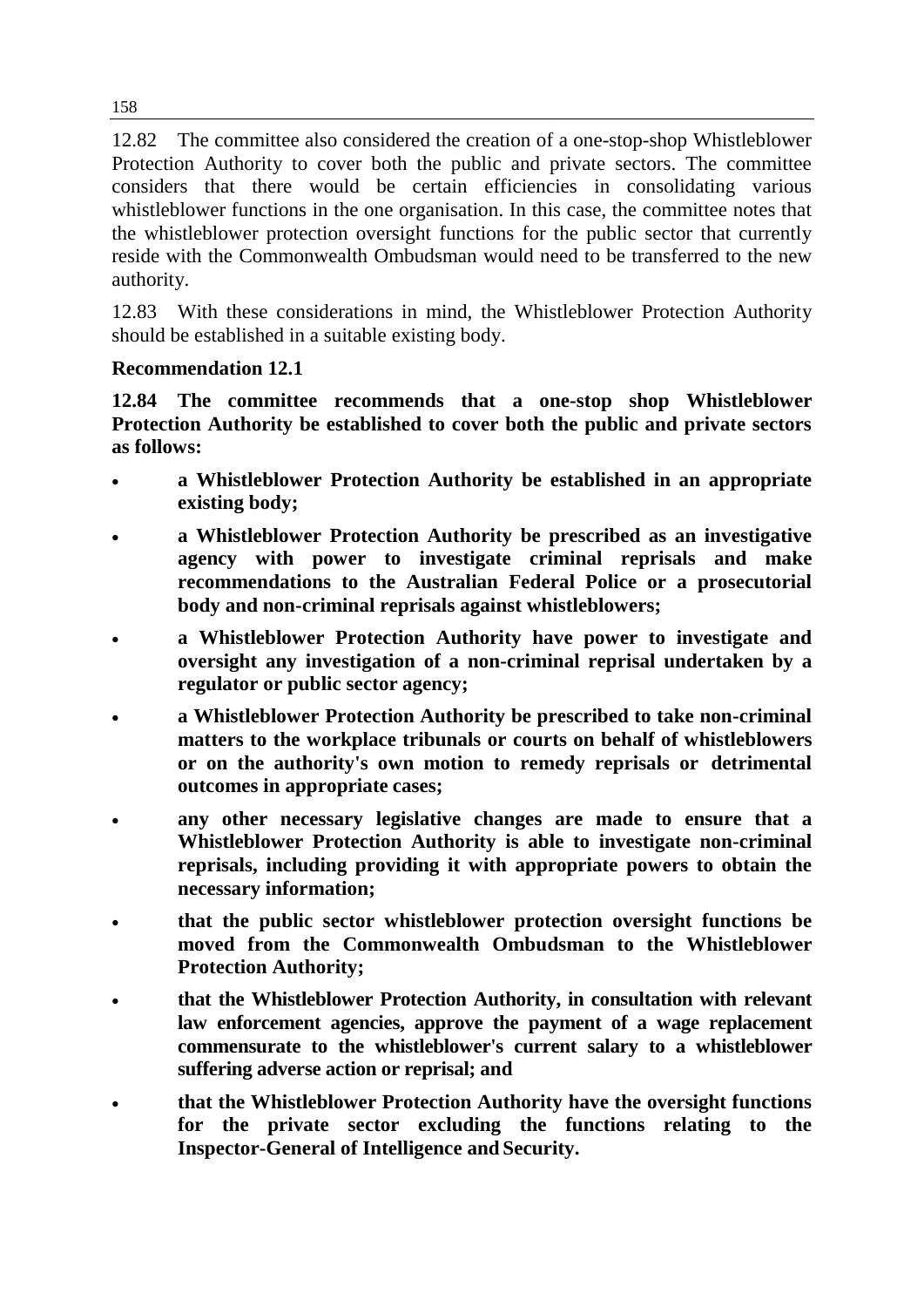#### **Recommendation 12.2**

**12.85 The committee recommends that where a whistleblower is the subject of reprisals from their current employer, or a subsequent employer/principal due to their whistleblowing, the Whistleblower Protection Authority be authorized, after consulting with relevant law enforcement agencies to which the conduct relates, to pay a replacement wage commensurate to the whistleblower's current salary as an advance of reasonably projected compensation until the resolution of any compensation or adverse action claim brought by the whistleblower (where such advance payment would be repaid to the Whistleblower Protection Authority from such compensation if awarded).**

## *Consistent investigations of disclosures and reprisals*

12.86 As discussed earlier, the committee notes that, by implication, an allegation of reprisal would appear to meet the threshold for disclosable conduct under the PID Act. The committee further notes that the Moss Review recommended including reprisals in the definition of disclosable conduct whether or not the reprisal relates to personal employment-related grievances.<sup>[57](#page-18-0)</sup> In other words, the Moss Review recommended making explicit what is already implicit under the PID Act. The committee considers that if the government were minded to implement recommendation 6 from the Moss Review, it would be appropriate, for the sake of consistency, for the definition of disclosable conduct in private sector whistleblower protections to explicitly include reprisals in the same way.

#### **Recommendation 12.3**

**12.87 The committee recommends that, if the Government implements legislation as per the Moss Review recommendation 6, that a Whistleblowing Protection Act should include consistent whistleblower protection between the public and private sectors and include reprisals within the definition of disclosable conduct whether or not the reprisal relates to personal employmentrelated grievances.**

#### **Recommendation 12.4**

-

**12.88 The committee recommends that a Whistleblowing Protection Act include specific requirements for the investigation of disclosures and reprisals that are consistent with the present** *Public Interest Disclosure Act 2013* **and the**  *Fair Work (Registered Organisations) Act 2009.*

12.89 Beyond the ability to effectively investigate allegations of reprisal, the committee also recognises the importance of establishing a mechanism that would allow for the equitable determination of reprisal cases.

<span id="page-18-0"></span><sup>57</sup> Recommendation 6, Mr Philip Moss AM, *Review of the Public Interest Disclosure Act 2013*, July 2016, p. 34.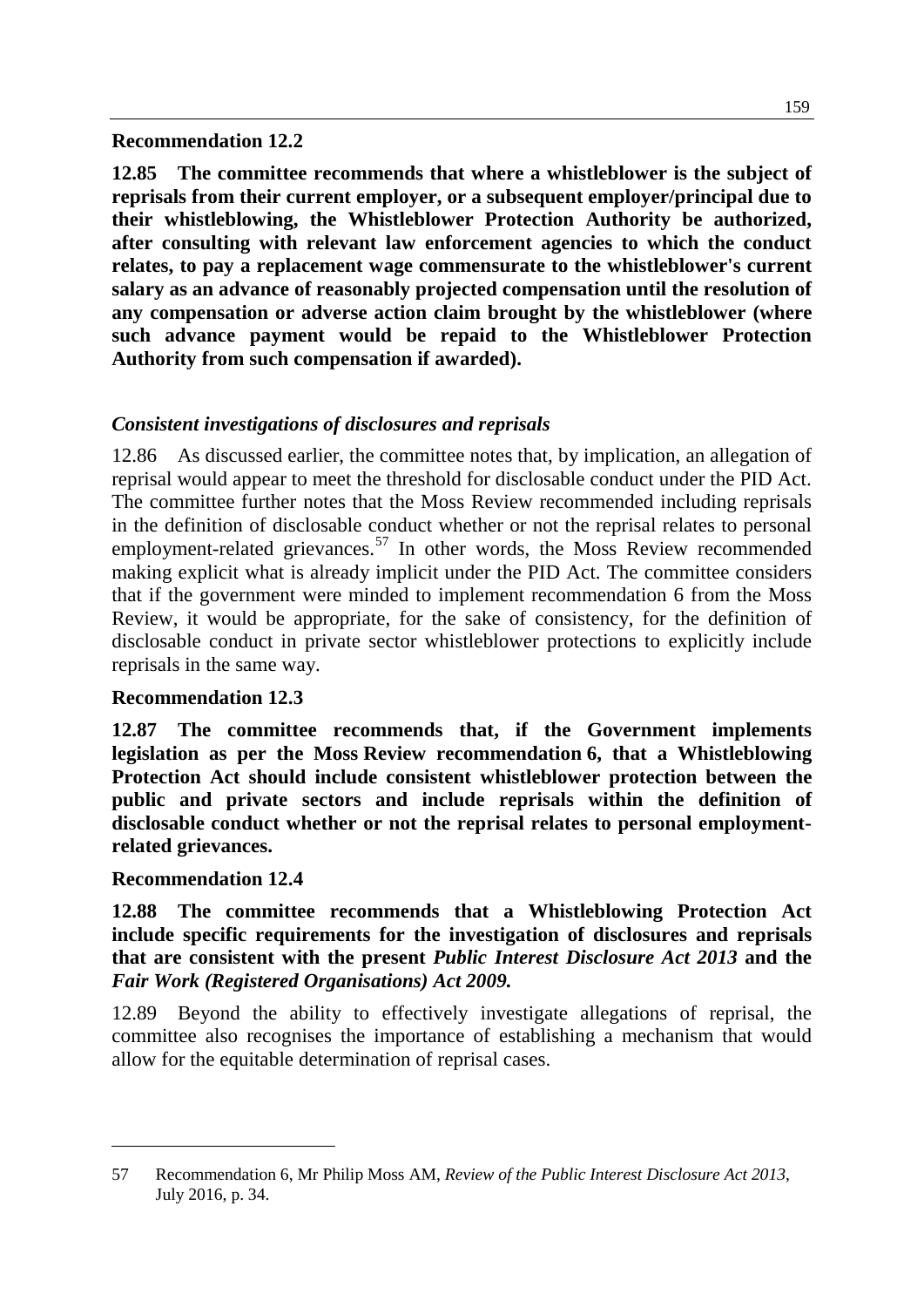12.90 Recognising that there have been no successful cases brought under the PID Act, the committee also acknowledges the argument that prescribing reprisals as a criminal offence under the Corporations Act may have set the bar too high. The committee is of the view that a criminal offence may be appropriate in certain circumstances. Nevertheless, the committee also considers that, as currently provided for in both the PID Act and the FWRO Act,<sup>[58](#page-19-0)</sup> it is vital that a whistleblower should be able to access civil remedies without first needing to prove a criminal case.

## **Recommendation 12.5**

#### **12.91 The committee recommends that the public and private sector whistleblower legislation include consistent provisions that allow civil proceedings and remedies to be pursued if a criminal case is not pursued.**

12.92 Related to this, the committee is persuaded by the evidence from Mr Howard Whitton, amongst others, that retaliation or workplace reprisal should be treated as a workplace matter, which would then be dealt with through the workplace tribunal system.<sup>[59](#page-19-1)</sup> The committee considers that such an approach could occur after there has been an investigation by the Whistleblower Protection Authority. The committee also notes its earlier recommendation that the Whistleblower Protection Authority be prescribed to take matters to the workplace tribunal on behalf of whistleblowers or on the authority's own motion to remedy reprisals or detrimental outcomes in appropriate cases.

12.93 Further to this, the committee is of the view that the compensation available to whistleblowers through a tribunal system should be uncapped.

#### **Recommendation 12.6**

-

**12.94 The committee recommends that the compensation obtainable by a whistleblower through a tribunal system be uncapped.**

#### *Requirements for internal disclosure procedures*

12.95 The committee heard evidence from Professor Brown on the importance of the requirements for internal disclosure procedures, [60](#page-19-2) particularly given the research indicating the weakness and inconsistency of many of these internal processes and procedures.<sup>[61](#page-19-3)</sup>

12.96 Section 59 of the PID Act sets out the positive obligations on the principal officers of agencies to establish procedures for facilitating and dealing with

<span id="page-19-0"></span><sup>58</sup> PID Act, section 19A; FWRO Act, section 337BF.

<span id="page-19-1"></span><sup>59</sup> Mr Howard Whitton, Director, Ethicos Group, *Committee Hansard*, 23 February 2017, pp. 10– 11.

<span id="page-19-2"></span><sup>60</sup> Professor A J Brown, Program Leader, Public Integrity & Anti-Corruption, Centre for Governance & Public Policy, Griffith University, *Committee Hansard*, 31 May 2017, p. 4.

<span id="page-19-3"></span><sup>61</sup> Professor A J Brown, Program Leader, Public Integrity & Anti-Corruption, Centre for Governance & Public Policy, Griffith University, *Committee Hansard*, 15 June 2017, p. 1.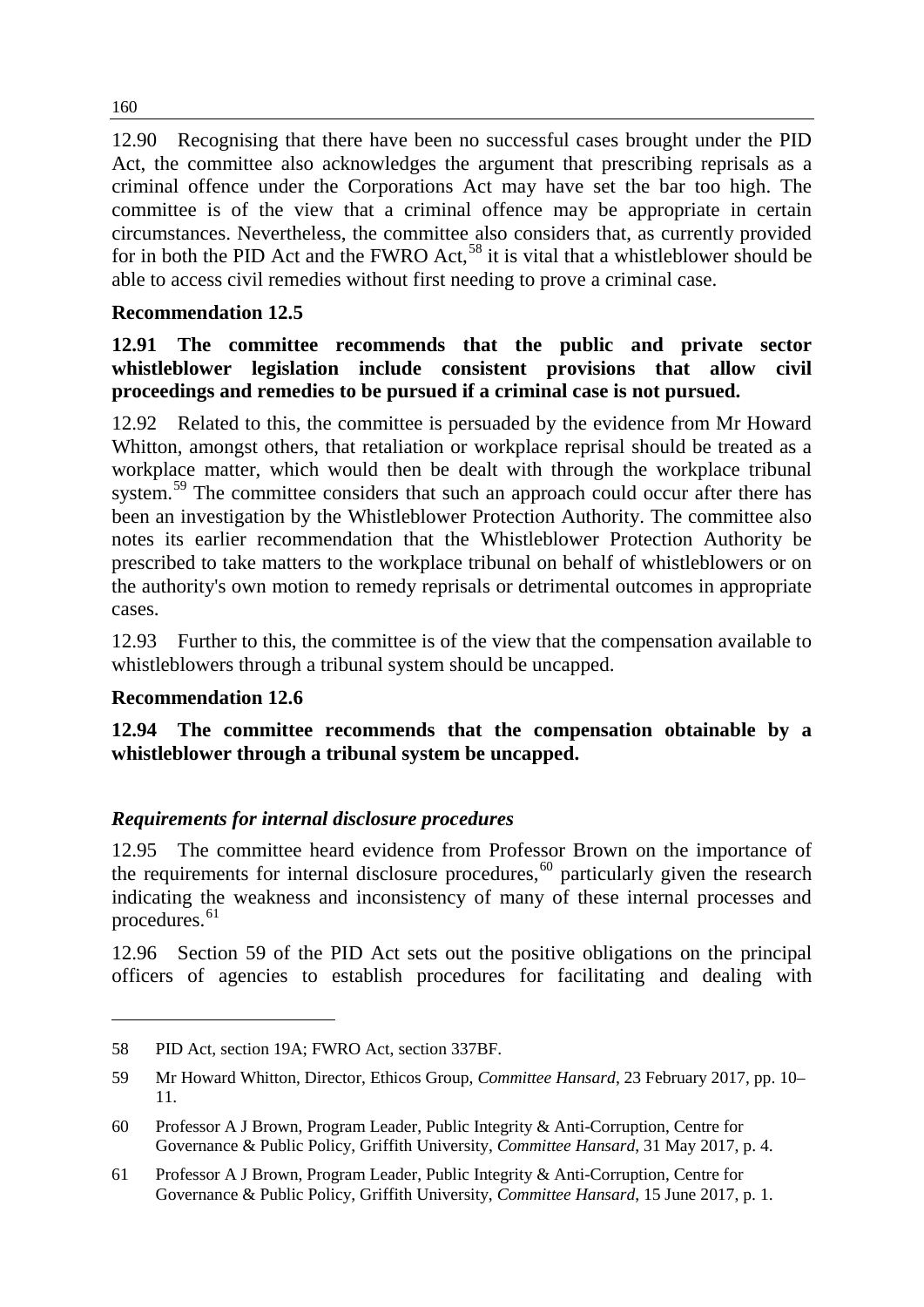disclosures. The committee notes that section 59 of the PID Act is given greater effect by section 74 of the PID Act which relates to internal disclosure procedures. Section 74 of the PID Act provides for the Commonwealth Ombudsman to determine standards for:

- procedures, to be complied with by the principal officers of agencies, for dealing with internal disclosures and possible internal disclosures;
- the conduct of investigations;
- the preparation of reports of investigations; and
- the giving of information and assistance and the keeping of records. $62$

12.97 The committee notes that section 74 of the PID Act is not prescriptive on the detail of the standards. The committee considers that the Whistleblower Protection Authority should have a similar power to set standards for internal disclosure procedures in the private sector, in consultation with the private sector.

12.98 The committee also understands that while a previous Australian standard for whistleblower protections is no longer in force, work is underway to establish a new whistleblower protections standard through the International Standards Organisation and Standards Australia, which may be available in 2020. [63](#page-20-1)

12.99 The committee considers that such a standard may have the potential to form the basis of standards set by a Whistleblower Protection Authority in both the public and private sectors. Until such a standard becomes available, the committee considers that it would be appropriate for a Whistleblower Protection Authority to set the standards in the private sector.

## **Recommendation 12.7**

**12.100 The committee recommends that the Whistleblower Protection Authority be given powers to set standards for internal disclosure procedures in the public sector (where internal disclosure should be mandated before external disclosures are permitted) and private sector (which may include mandatory internal disclosures in organisations above a prescribed size and recommended approaches for others).**

<span id="page-20-0"></span><sup>62</sup> PID Act.

<span id="page-20-1"></span><sup>63</sup> Professor A J Brown, Program Leader, Public Integrity & Anti-Corruption, Centre for Governance & Public Policy, Griffith University, *Answers to questions on notice*, 24 May 2017 (received 30 May 2017).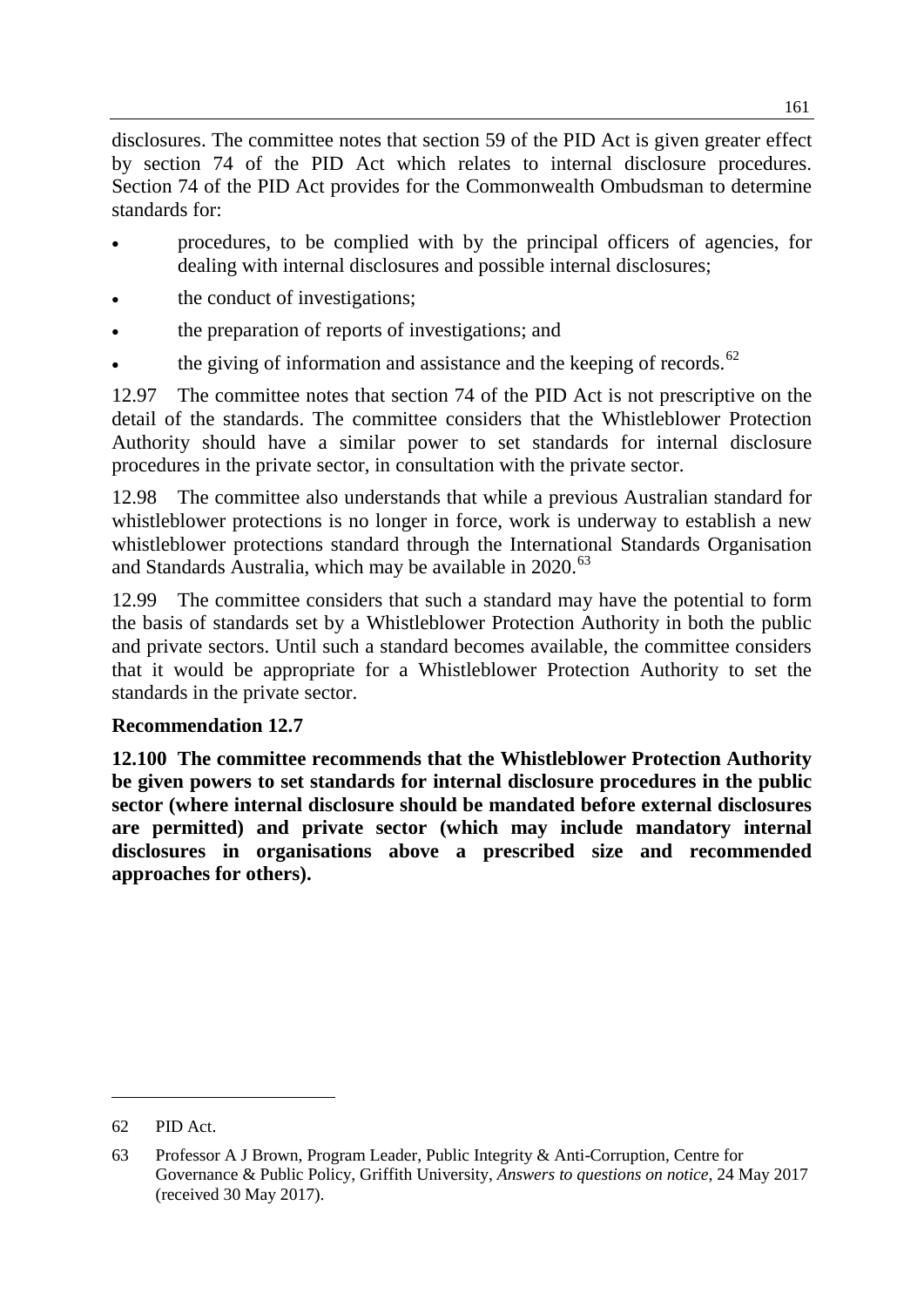## *Transparent use of legislation*

12.101 The committee comments on two aspects of the best practice criterion on the transparent use of legislation: annual reporting, and confidentiality clauses in employer-employee settlements.

#### *Annual reporting*

12.102 The Breaking the Silence report notes that the best practice criterion for whistleblower legislation on the transparent use of legislation relates to:

Requirements for transparency and accountability on use of the legislation (e.g. annual public reporting, and provisions that override confidentiality clauses in employer-employee settlements).<sup>[64](#page-21-0)</sup>

12.103 The committee considers that the Whistleblower Protection Authority recommended above would be well-placed to report annually to Parliament on the effective operation of whistleblower laws in both the public and private sectors. The committee considers that, as part of a single report, it would be appropriate for both the public and private sector aspects of the annual report to be closely aligned in format and content to facilitate comparison of the effectiveness of the two systems.

#### **Recommendation 12.8**

**12.104 The committee recommends that the Whistleblower Protection Authority provide annual reports to Parliament, and that the information on the public and private sectors be closely aligned in format and content to facilitate comparison.**

#### *Confidentiality clauses in employer-employee settlements*

12.105 The committee notes that section 10 of the PID Act, subsection 337(B) of the FWRO Act, and subsection 1317AB(1) of the Corporations Act all have various provisions that provide for a public interest disclosure to override confidentiality clauses in employer-employee settlements. The committee considers it appropriate for such provisions to be harmonised across the public and private sectors by taking the best aspects of such provisions from the PID Act, FWRO Act and the Corporations Act.

#### **Recommendation 12.9**

**12.106 The committee recommends that provisions that override confidentiality clauses in employer-employee agreements or settlements be made consistent in public and private sector whistleblower legislation (including maintenance of public sector security and intelligence exceptions).**

#### **Recommendation 12.10**

-

**12.107 The committee recommends that it be made explicit in a Whistleblowing Protection Act that nothing in the legislation allows for or permits a breach of legal professional privilege.**

<span id="page-21-0"></span><sup>64</sup> Simon Wolfe, Mark Worth, Sulette Dreyfus, A J Brown, *Breaking the Silence: Strengths and Weaknesses in G20 Whistleblower Protection Laws*, October 2015, p. 6.